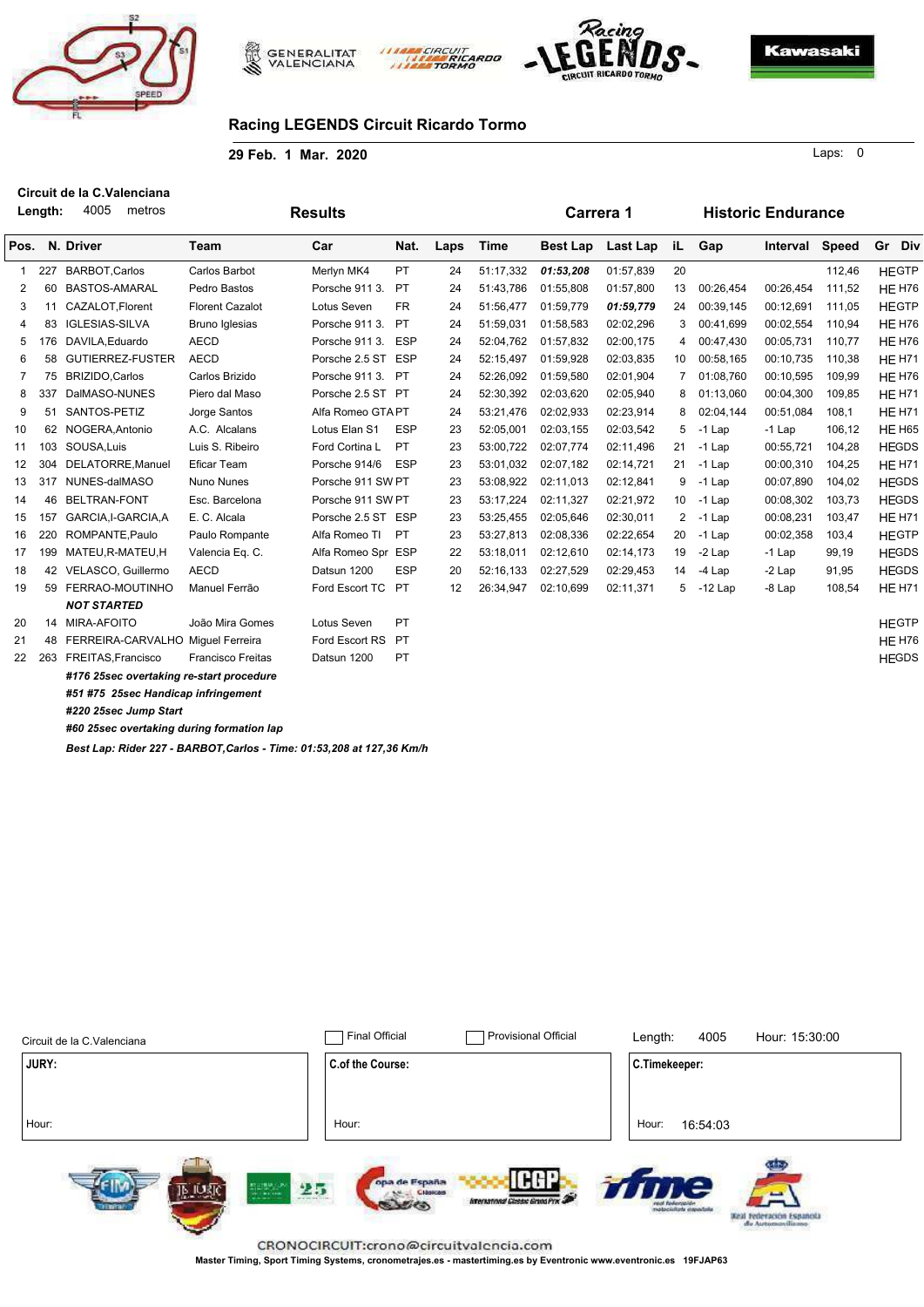





**Carrera 1 Historic Endurance**

**Kawasaki** 

# **Racing LEGENDS Circuit Ricardo Tormo**

CIRCUI

**29 Feb. 1 Mar. 2020**

**Results**

0 Laps:

**Length:** 4005 metros **Circuit de la C.Valenciana**

| Pos.           |     | N. Driver                                                             | Team                   | Car                | Nat.       | Laps              | Time      | <b>Best Lap</b> | Last Lap  | iL | Gap       | Interval  | Speed | Gr Div |               |
|----------------|-----|-----------------------------------------------------------------------|------------------------|--------------------|------------|-------------------|-----------|-----------------|-----------|----|-----------|-----------|-------|--------|---------------|
|                |     | Categoría: GDS                                                        |                        |                    |            |                   |           |                 |           |    |           |           |       |        |               |
| 1              |     | 103 SOUSA, Luis                                                       | Luis S. Ribeiro        | Ford Cortina L     | <b>PT</b>  | 23                | 53:00,722 | 02:07,774       | 02:11,496 | 21 |           |           | 100,8 |        | <b>HEGDS</b>  |
| 2              | 317 | NUNES-dalMASO                                                         | Nuno Nunes             | Porsche 911 SW PT  |            | 23                | 53:08,922 | 02:11,013       | 02:12,841 | 9  | 00:08,200 | 00:08,200 | 100,8 |        | <b>HEGDS</b>  |
| 3              | 46  | <b>BELTRAN-FONT</b>                                                   | Esc. Barcelona         | Porsche 911 SW PT  |            | 23                | 53:17,224 | 02:11,327       | 02:21,972 | 10 | 00:16,502 | 00:08,302 | 100,8 |        | <b>HEGDS</b>  |
| 4              | 199 | MATEU,R-MATEU,H                                                       | Valencia Eq. C.        | Alfa Romeo Spr ESP |            | 22                | 53:18,011 | 02:12,610       | 02:14,173 | 19 | $-1$ Lap  | $-1$ Lap  | 97,2  |        | <b>HEGDS</b>  |
| 5              |     | 42 VELASCO, Guillermo                                                 | <b>AECD</b>            | Datsun 1200        | <b>ESP</b> | 20                | 52:16,133 | 02:27,529       | 02:29,453 | 14 | $-3$ Lap  | $-2$ Lap  | 90    |        | <b>HEGDS</b>  |
|                |     | <b>NOT STARTED</b>                                                    |                        |                    |            |                   |           |                 |           |    |           |           |       |        |               |
| 6              |     | 263 FREITAS, Francisco                                                | Francisco Freitas      | Datsun 1200        | PT         |                   |           |                 |           |    | $-23$ Lap | $-20$ Lap |       |        | <b>HEGDS</b>  |
|                |     | Categoría: GTP                                                        |                        |                    |            |                   |           |                 |           |    |           |           |       |        |               |
| 1.             | 227 | <b>BARBOT, Carlos</b>                                                 | Carlos Barbot          | Merlyn MK4         | PT.        | 24                | 51:17,332 | 01:53,208       | 01:57,839 | 20 |           |           | 111,6 |        | <b>HEGTP</b>  |
| 2              | 11  | CAZALOT, Florent                                                      | <b>Florent Cazalot</b> | Lotus Seven        | <b>FR</b>  | 24                | 51:56.477 | 01:59.779       | 01:59,779 | 24 | 00:39,145 | 00:39.145 | 108   |        | <b>HEGTP</b>  |
| 3              |     | 220 ROMPANTE, Paulo                                                   | Paulo Rompante         | Alfa Romeo TI      | PT.        | 23                | 53:27,813 | 02:08,336       | 02:22,654 | 20 | $-1$ Lap  | $-1$ Lap  | 100,8 |        | <b>HEGTP</b>  |
|                |     | <b>NOT STARTED</b>                                                    |                        |                    |            |                   |           |                 |           |    |           |           |       |        |               |
| 4              |     | 14 MIRA-AFOITO                                                        | João Mira Gomes        | Lotus Seven        | PT         |                   |           |                 |           |    | $-24$ Lap | $-23$ Lap |       |        | <b>HEGTP</b>  |
|                |     | Categoría: H65                                                        |                        |                    |            |                   |           |                 |           |    |           |           |       |        |               |
| 1              |     | 62 NOGERA, Antonio                                                    | A.C. Alcalans          | Lotus Elan S1      | <b>ESP</b> | 23                | 52:05,001 | 02:03,155       | 02:03,542 | 5  |           |           | 104,4 |        | <b>HE H65</b> |
|                |     | Categoría: H71                                                        |                        |                    |            |                   |           |                 |           |    |           |           |       |        |               |
|                | 58  | <b>GUTIERREZ-FUSTER</b>                                               | <b>AECD</b>            | Porsche 2.5 ST ESP |            | 24                | 52:15,497 | 01:59,928       | 02:03,835 | 10 |           |           | 108   |        | <b>HE H71</b> |
| $\overline{2}$ | 337 | DaIMASO-NUNES                                                         | Piero dal Maso         | Porsche 2.5 ST PT  |            | 24                | 52:30,392 | 02:03,620       | 02:05,940 | 8  | 00:14,895 | 00:14,895 | 108   |        | <b>HE H71</b> |
| 3              | 51  | SANTOS-PETIZ                                                          | Jorge Santos           | Alfa Romeo GTA PT  |            | 24                | 53:21,476 | 02:02,933       | 02:23,914 | 8  | 01:05,979 | 00:51,084 | 108   |        | <b>HE H71</b> |
| 4              | 304 | DELATORRE, Manuel                                                     | Eficar Team            | Porsche 914/6      | <b>ESP</b> | 23                | 53:01,032 | 02:07,182       | 02:14,721 | 21 | $-1$ Lap  | $-1$ Lap  | 100,8 |        | <b>HE H71</b> |
| 5              | 157 | GARCIA, I-GARCIA, A                                                   | E. C. Alcala           | Porsche 2.5 ST ESP |            | 23                | 53:25,455 | 02:05,646       | 02:30,011 | 2  | -1 Lap    | 00:24,423 | 100,8 |        | <b>HE H71</b> |
| 6              | 59  | FERRAO-MOUTINHO                                                       | Manuel Ferrão          | Ford Escort TC PT  |            | $12 \overline{ }$ | 26:34,947 | 02:10.699       | 02:11,371 | 5  | $-12$ Lap | $-11$ Lap | 108   |        | <b>HE H71</b> |
|                |     | Categoría: H76                                                        |                        |                    |            |                   |           |                 |           |    |           |           |       |        |               |
| 1              | 60  | <b>BASTOS-AMARAL</b>                                                  | Pedro Bastos           | Porsche 911 3.     | <b>PT</b>  | 24                | 51:43,786 | 01:55,808       | 01:57,800 | 13 |           |           | 108   |        | <b>HE H76</b> |
| 2              | 83  | <b>IGLESIAS-SILVA</b>                                                 | <b>Bruno Iglesias</b>  | Porsche 911 3. PT  |            | 24                | 51:59,031 | 01:58,583       | 02:02,296 | 3  | 00:15,245 | 00:15,245 | 108   |        | <b>HE H76</b> |
| 3              |     | 176 DAVILA, Eduardo                                                   | <b>AECD</b>            | Porsche 911 3.     | <b>ESP</b> | 24                | 52:04,762 | 01:57,832       | 02:00,175 | 4  | 00:20,976 | 00:05,731 | 108   |        | <b>HE H76</b> |
| 4              |     | 75 BRIZIDO, Carlos                                                    | Carlos Brizido         | Porsche 911 3. PT  |            | 24                | 52:26,092 | 01:59,580       | 02:01,904 | 7  | 00:42,306 | 00:21,330 | 108   |        | <b>HE H76</b> |
|                |     | <b>NOT STARTED</b>                                                    |                        |                    |            |                   |           |                 |           |    |           |           |       |        |               |
| 5              |     | 48 FERREIRA-CARVALHO Miguel Ferreira                                  |                        | Ford Escort RS PT  |            |                   |           |                 |           |    | $-24$ Lap | $-24$ Lap |       |        | <b>HE H76</b> |
|                |     | Best Lap: Rider 227 - BARBOT, Carlos - Time: 01:53,208 at 127,36 Km/h |                        |                    |            |                   |           |                 |           |    |           |           |       |        |               |

| Circuit de la C.Valenciana             | <b>Final Official</b><br><b>Provisional Official</b>                        | 4005<br>Hour: 15:30:00<br>Length:                                  |
|----------------------------------------|-----------------------------------------------------------------------------|--------------------------------------------------------------------|
| <b>JURY:</b>                           | C.of the Course:                                                            | C.Timekeeper:                                                      |
| Hour:                                  | Hour:                                                                       | 17:02:28<br>Hour:                                                  |
| 少量<br>and the fields last at the state | <b>IHH</b><br>opa de España<br>CIASICAS<br>International Classic Grand Prix | storicitete aspalais<br>Keal rederación Españo<br>A. Autonovilinos |

**Master Timing, Sport Timing Systems, cronometrajes.es - mastertiming.es by Eventronic www.eventronic.es 19FJAP63**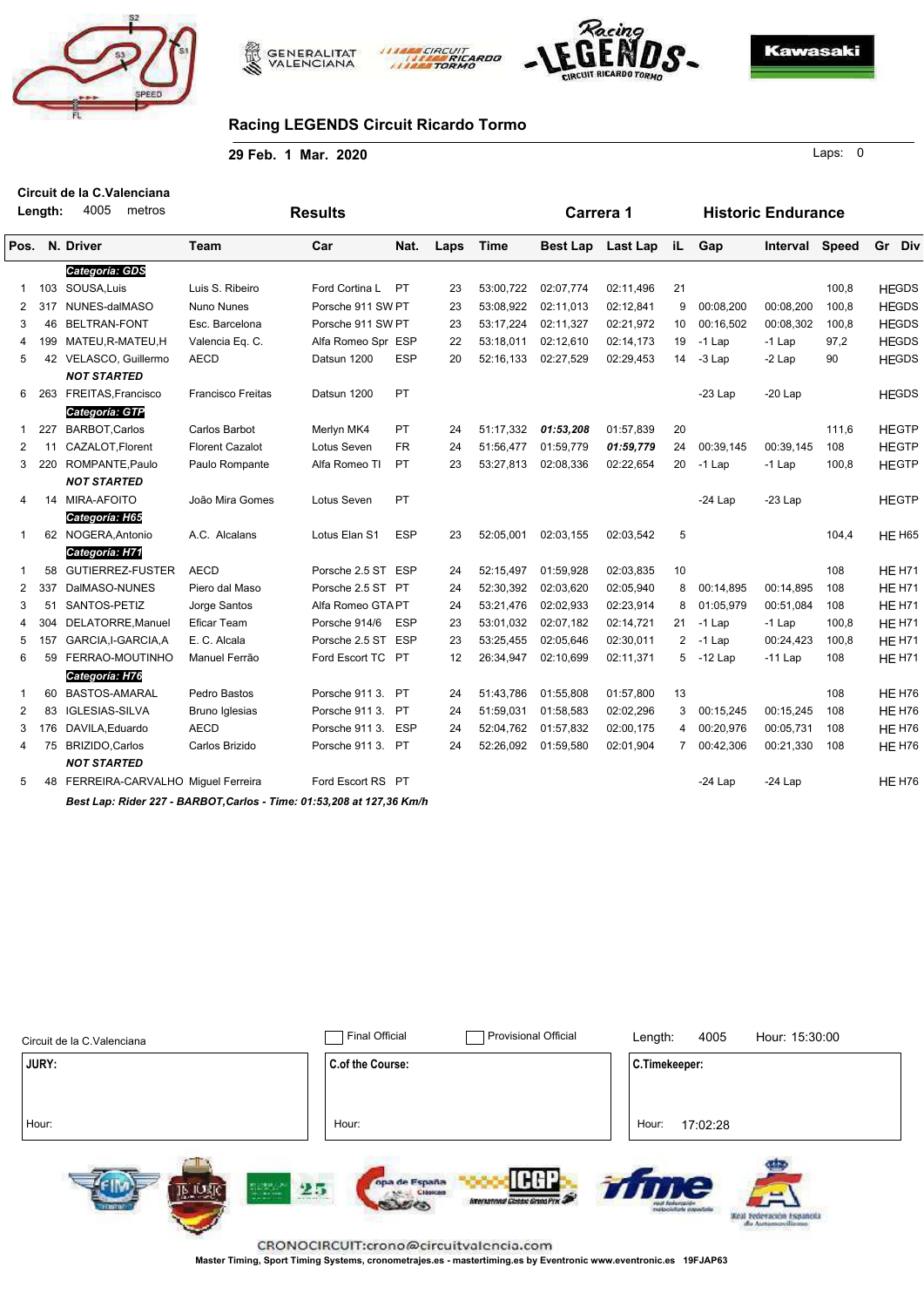

**GENERALITAT**<br>VALENCIANA THE CIRCUIT ARDO



**Circuit de la C.Valenciana**

**Circuit de la C.Valenciana** 29 Feb. 1 Mar. 2020

|  | Circuit de la C.Valenciana |
|--|----------------------------|

# *Racing LEGENDS Circuit Ricardo Tormo*

**ANALYSIS / SECTORS Carrera 1 Historic Endurance**

|   |                  |                    | <b>CAZALOT, Florent</b>   |                                         |                   | <b>Florent Cazalot</b> |                     |                  |        |                              |           | <b>BELTRAN-FONT</b>      |          |                                                                                    | Esc. Barcelona  |                     |                                    |
|---|------------------|--------------------|---------------------------|-----------------------------------------|-------------------|------------------------|---------------------|------------------|--------|------------------------------|-----------|--------------------------|----------|------------------------------------------------------------------------------------|-----------------|---------------------|------------------------------------|
|   | 11               | <b>FR</b>          |                           |                                         | P.Vmax: 8         |                        | T. Ideal: 01:58,720 |                  |        | 46                           | <b>PT</b> |                          |          | P. Vmax: 14                                                                        |                 | T. Ideal: 02:10,013 |                                    |
|   | Lap Time         |                    | Sector 1                  | Sector 2                                | Sector 3          | Sector 4               | V.Max               | Hour             |        | Lap Time                     |           | Sector 1                 | Sector 2 | Sector 3                                                                           | Sector 4        | V.Max               | Hour                               |
|   | <b>FIRST LAP</b> |                    |                           | 00:38,160 00:32,150 00:27,192 00:33,074 |                   |                        | 151,05              | 15:38:32         |        | 1 FIRST LAP                  |           |                          |          | 00:40,978 00:34,772 00:30,321 00:36,898                                            |                 | 148,97              | 15:38:44                           |
|   | 2 02:01,198      |                    |                           | 00:27,960 00:32,075 00:27,745 00:33,418 |                   |                        | 173,26              | 15:40:33         |        | 2 02:12,064                  |           |                          |          | 00:30,291 00:34,220 00:30,719 00:36,834                                            |                 | 163,64              | 15:40:56                           |
|   | 3 02:01.613      |                    |                           | 00:28,046 00:32,172 00:27,794 00:33,601 |                   |                        | 173,26              | 15:42:35         |        | 3 02:11,635                  |           |                          |          | 00:30,363 00:34,508 00:30,559 00:36,205                                            |                 | 163,22              | 15:43:08                           |
|   | 4 02:01.673      |                    |                           | 00:28,340 00:32,317 00:27,677 00:33,339 |                   |                        | 173,73              | 15:44:36         |        | 4 02:14,185                  |           |                          |          | 00:30,713 00:34,398 00:31,201 00:37,873                                            |                 | 164,89              | 15:45:22                           |
|   | 5 02:00,312      |                    |                           | 00:28,214 00:31,684 00:27,475 00:32,939 |                   |                        | 173,26              | 15:46:37         |        | 5 02:11,838                  |           |                          |          | 00:30,237 00:34,650 00:30,365 00:36,586                                            |                 | 164,05              | 15:47:34                           |
|   | 6 01:59,864      |                    |                           | 00:28,053 00:31,595 00:27,394 00:32,822 |                   |                        | 174,19              | 15:48:36         |        | 6 02:12,020                  |           |                          |          | 00:30,551 00:35,342 00:30,010 00:36,117                                            |                 | 164,05              | 15:49:46                           |
|   | 7 02:00,561      |                    |                           | 00:28,128 00:31,382 00:27,517 00:33,534 |                   |                        | 174,19              | 15:50:37         |        | 7 02:11,375                  |           |                          |          | 00:30,501 00:34,741 00:30,198 00:35,935                                            |                 | 164,47              | 15:51:57                           |
|   | 8 02:01,895      |                    |                           | 00:28,070 00:32,889 00:27,300 00:33,636 |                   |                        |                     | 174,19 15:52:39  |        | 8 02:11,625                  |           |                          |          | 00:30,022 00:34,361 00:30,411 00:36,831                                            |                 | 164,47              | 15:54:09                           |
| 9 | 02:01.768        |                    |                           | 00:29,812 00:31,503 00:27,337 00:33,116 |                   |                        | 164,05              | 15:54:41         |        | 9 02:11,955                  |           |                          |          | 00:30,522 00:34,491 00:30,374 00:36,568                                            |                 | 161,19              | 15:56:21                           |
|   | 10 01:59,904     |                    |                           | 00:28,016 00:31,550 00:27,434 00:32,904 |                   |                        | 174,66              | 15:56:41         |        | $10 \quad 02:11,327$         |           |                          |          | 00:29,969 00:34,480 00:30,378 00:36,500                                            |                 | 166,15              | 15:58:32                           |
|   | 11 02:00,505     |                    |                           | 00:28,241 00:31,788 00:27,330 00:33,146 |                   |                        | 175,61              | 15:58:41         | 11 PIT |                              |           |                          |          | 00:30.443 00:34.572 00:30.097 00:43.817                                            |                 | 162,00              | 16:00:51                           |
|   | 12 PIT           |                    |                           | 00:27,836 00:31,234 00:29,133 00:44,087 |                   |                        | 173,73              | 16:00:53         |        | 12 03:47,413                 |           |                          |          | 02:05,900 00:35,340 00:30,359 00:35,814                                            |                 |                     | 16:04:39                           |
|   | 13 03:39,503     |                    |                           | 02:05,402 00:32,247 00:28,329 00:33,525 |                   |                        |                     | 16:04:33         |        | 13 02:15,698                 |           |                          |          | 00:30,604 00:35,775 00:31,215 00:38,104                                            |                 |                     | 165,31 16:06:54                    |
|   | 14 02:14,600     |                    |                           | 00:29,681 00:36,228 00:31,397 00:37,294 |                   |                        |                     | 172,34 16:06:48  |        | 14 02:16,155                 |           |                          |          | 00:32,189 00:35,473 00:30,908 00:37,585                                            |                 | 151,40              | 16:09:10                           |
|   | 15 02:10,661     |                    |                           | 00:32,033 00:33,699 00:29,544 00:35,385 |                   |                        | 151,40              | 16:08:58         |        | 15 02:19,234                 |           |                          |          | 00:30,697 00:35,027 00:36,109 00:37,401                                            |                 | 160,00              | 16:11:30                           |
|   | 16 02:27,919     |                    |                           | 00:30.718 00:40.629 00:42.788 00:33.784 |                   |                        | 160,40              | 16:11:26         |        | 16 02:13,410                 |           |                          |          | 00:30,565 00:34,702 00:31,060 00:37,083                                            |                 | 161,60              | 16:13:43                           |
|   | 17 02:09,008     |                    |                           | 00:28,929 00:32,775 00:29,506 00:37,798 |                   |                        |                     | 168.31 16:13:35  |        | 17 02:29,683                 |           |                          |          | 00:31,145 00:35,275 00:36,528 00:46,735                                            |                 | 162,41              | 16:16:13                           |
|   | 18 02:35,377     |                    |                           | 00:34,416 00:38,206 00:37,971 00:44,784 |                   |                        | 122,26              | 16:16:10         |        | 18 02:13,640                 |           |                          |          | 00:31,086 00:35,365 00:30,630 00:36,559                                            |                 | 162,41              | 16:18:26                           |
|   | 19 02:02,923     |                    |                           | 00:29,330 00:33,539 00:27,423 00:32,631 |                   |                        |                     | 176,57 16:18:13  |        | 19 02:11,616                 |           |                          |          | 00:30,946 00:34,452 00:30,186 00:36,032                                            |                 | 162,81              | 16:20:38                           |
|   | 20 02:00,229     |                    |                           | 00:27,767 00:31,759 00:27,541 00:33,162 |                   |                        | 174,66              | 16:20:14         |        | 20 02:11,572                 |           |                          |          | 00:30,314 00:34,416 00:30,013 00:36,829                                            |                 | 161,60              | 16:22:50                           |
|   | 21 02:01.961     |                    |                           | 00:27,663 00:32,094 00:27,938 00:34,266 |                   |                        |                     | 175,61 16:22:16  |        | 21 02:12,619                 |           |                          |          | 00:30,345 00:34,834 00:30,388 00:37,052                                            |                 | 162,41              | 16:25:02                           |
|   | 22 02:00,896     |                    |                           | 00:27,900 00:31,909 00:27,292 00:33,795 |                   |                        | 174,66              | 16:24:16         |        | 22 02:14,290                 |           |                          |          | 00:30,568 00:35,271 00:30,641 00:37,810                                            |                 | 153,92              | 16:27:16                           |
|   | 23 02:01,462     |                    |                           | 00:27,896 00:32,083 00:27,972 00:33,511 |                   |                        | 173,26              | 16:26:18         |        | 23 02:21,972                 |           |                          |          | 00:35,387 00:37,596 00:31,760 00:37,229                                            |                 |                     | 144,97 16:29:38                    |
|   | 24 01:59,779     |                    |                           | 00:27,883 00:31,538 00:27,554 00:32,804 |                   |                        | 173,73              | 16:28:18         |        | 48                           |           | <b>FERREIRA-CARVALHO</b> |          |                                                                                    | Miguel Ferreira |                     |                                    |
|   |                  | <b>MIRA-AFOITO</b> |                           |                                         |                   | João Mira Gomes        |                     |                  |        |                              | PT        |                          |          | P. Vmax: 20                                                                        |                 | T. Ideal: 00:00,000 |                                    |
|   | 14               |                    |                           |                                         |                   |                        |                     |                  |        |                              |           |                          |          |                                                                                    |                 |                     |                                    |
|   |                  | <b>PT</b>          |                           |                                         | P.Vmax: 20        |                        | T. Ideal: 00:00,000 |                  |        | Lap Time                     |           | Sector 1                 | Sector 2 | Sector 3 Sector 4                                                                  |                 | V.Max               | Hour                               |
|   | Lap Time         |                    |                           | Sector 1 Sector 2 Sector 3 Sector 4     |                   |                        | V.Max               | Hour             |        | 1 FIRST LAP                  |           |                          |          |                                                                                    |                 |                     | 16:30:16                           |
|   | 1 FIRST LAP      |                    |                           |                                         |                   |                        |                     | 16:18:27         |        |                              |           | <b>SANTOS-PETIZ</b>      |          |                                                                                    | Jorge Santos    |                     |                                    |
|   |                  |                    | <b>VELASCO, Guillermo</b> |                                         | <b>AECD</b>       |                        |                     |                  |        | 51                           | PT        |                          |          | <b>P.Vmax: 11</b>                                                                  |                 | T. Ideal: 02:02,419 |                                    |
|   | 42               | <b>ESP</b>         |                           |                                         | P.Vmax: 19        |                        | T. Ideal: 02:26,920 |                  |        | Lap Time                     |           | Sector 1                 | Sector 2 | Sector 3                                                                           | Sector 4        | V.Max               | Hour                               |
|   | Lap Time         |                    | Sector 1 Sector 2         |                                         | Sector 3 Sector 4 |                        | V.Max               | Hour             |        | 1 FIRST LAP                  |           |                          |          | 00:37,468 00:32,827 00:28,044 00:34,066                                            |                 | 147,95              | 15:38:34                           |
|   | 1 FIRST LAP      |                    |                           | 00:48,984 00:38,946 00:33,366 00:42,784 |                   |                        | 111,15              | 15:39:05         |        | 2 02:05,995                  |           |                          |          | 00:29,289 00:33,171 00:28,768 00:34,767                                            |                 | 167,01              | 15:40:40                           |
|   | 2 02:30,144      |                    |                           | 00:34,250 00:38,800 00:34,352 00:42,742 |                   |                        | 129,08              | 15:41:35         |        | 3 02:04,657                  |           |                          |          | 00:28,402 00:33,021 00:28,625 00:34,609                                            |                 | 164,47              | 15:42:44                           |
|   | 3 02:28,632      |                    |                           | 00:33,462 00:38,764 00:33,804 00:42,602 |                   |                        | 129,86              | 15:44:04         |        | 4 02:04,544                  |           |                          |          | 00:28,543 00:32,915 00:28,492 00:34,594                                            |                 | 165,73              | 15:44:49                           |
|   | 4 02:32,764      |                    |                           | 00:33,603 00:39,152 00:34,441 00:45,568 |                   |                        | 128,06              | 15:46:37         |        | 5 02:04,164                  |           |                          |          | 00:28,558 00:32,981 00:28,469 00:34,156                                            |                 | 166,58              | 15:46:53                           |
|   | 5 02:29,764      |                    |                           | 00:33,887 00:39,299 00:33,740 00:42,838 |                   |                        | 129,86              | 15:49:07         |        | 6 02:03,776                  |           |                          |          | 00:28,405 00:32,769 00:28,327 00:34,275                                            |                 | 166,58              | 15:48:57                           |
|   | 6 02:30,855      |                    |                           | 00:34,359 00:39,676 00:33,759 00:43,061 |                   |                        | 127,31              | 15:51:37         |        | 7 02:03,540                  |           |                          |          | 00:28,624 00:32,340 00:28,131 00:34,445                                            |                 | 164,05              | 15:51:00                           |
|   | 7 02:30,818      |                    |                           | 00:34,185 00:39,021 00:34,662 00:42,950 |                   |                        |                     | 128.06  15:54:08 |        | 8 02:02,933                  |           |                          |          | 00:28,148 00:32,377 00:28,124 00:34,284                                            |                 |                     | 166,58 15:53:03                    |
|   | 8 02:29,175      |                    |                           | 00:34,354 00:38,993 00:33,816 00:42,012 |                   |                        | 128,06              | 15:56:37         |        | 9 02:03,261                  |           |                          |          | 00:28,281 00:32,606 00:28,140 00:34,234                                            |                 |                     | 167,01 15:55:07                    |
|   | 9 PIT            |                    |                           | 00:34,994 00:38,620 00:33,639 00:48,744 |                   |                        |                     | 129,34 15:59:13  |        | 10 02:03,438                 |           |                          |          | 00:28,346 00:32,778 00:28,427 00:33,887                                            |                 |                     | 164,89 15:57:10                    |
|   | 10 03:55,533     |                    |                           | 02:00,582 00:39,415 00:33,056 00:42,480 |                   |                        |                     | 16:03:09         |        | 11 02:03,476                 |           |                          |          | 00:28,252 00:32,683 00:28,148 00:34,393                                            |                 |                     | 165,31 15:59:13                    |
|   | 11 02:30,409     |                    |                           | 00:33,941 00:39,767 00:33,863 00:42,838 |                   |                        | 128,06              | 16:05:39         | 12 PIT |                              |           |                          |          | 00:28,510 00:32,811 00:28,102 00:40,136                                            |                 |                     | 165,73 16:01:23                    |
|   | 12 02:42,435     |                    |                           | 00:34,580 00:39,077 00:36,358 00:52,420 |                   |                        | 128,06              | 16:08:22         |        | 13 03:28,294                 |           |                          |          | 01:47,310 00:34,172 00:30,268 00:36,544                                            |                 |                     | 16:04:51                           |
|   | 13 02:38,741     |                    |                           | 00:43,890 00:38,752 00:33,508 00:42,591 |                   |                        |                     | 80,80 16:11:01   |        | 14 02:17,088                 |           |                          |          | 00:33,177 00:35,335 00:30,549 00:38,027                                            |                 |                     | 141,18 16:07:08                    |
|   | 14 02:27,529     |                    |                           | 00:33,793 00:38,587 00:33,284 00:41,865 |                   |                        | 128,83              | 16:13:28         |        | 15 02:14,787                 |           |                          |          | 00:31,774 00:34,715 00:30,611 00:37,687                                            |                 |                     | 144,32 16:09:23                    |
|   | 15 02:38,334     |                    |                           | 00:33,881 00:38,892 00:37,918 00:47,643 |                   |                        | 129,08              | 16:16:06         |        | 16 02:14,185                 |           |                          |          | 00:29,976 00:34,781 00:33,062 00:36,366                                            |                 |                     | 167,01 16:11:37                    |
|   | 16 02:33,765     |                    |                           | 00:36,391 00:42,103 00:33,132 00:42,139 |                   |                        |                     | 130,65 16:18:40  |        | 17 02:09,730                 |           |                          |          | 00:30,502 00:33,755 00:29,430 00:36,043                                            |                 |                     | 162,41 16:13:47                    |
|   | 17 02:27,966     |                    |                           | 00:33,541 00:39,120 00:33,319 00:41,986 |                   |                        |                     | 128,57 16:21:08  |        | 18 02:28,256                 |           |                          |          | 00:29,875 00:34,769 00:36,449 00:47,163                                            |                 |                     | 169,19 16:16:15                    |
|   | 18 02:28,798     |                    |                           | 00:33,412 00:38,841 00:33,500 00:43,045 |                   |                        |                     | 128,83 16:23:37  |        | 19 02:11,266                 |           |                          |          | 00:30.181 00:34.797 00:30.191 00:36.097                                            |                 |                     | 170,98 16:18:27                    |
|   | 19 02:30,941     |                    |                           | 00:33,598 00:40,523 00:34,206 00:42,614 |                   |                        |                     | 127,31 16:26:08  |        | 20 02:07,365                 |           |                          |          | 00:29.541 00:33.362 00:29.177 00:35.285                                            |                 |                     | 167,44 16:20:34                    |
|   | 20 02:29,453     |                    |                           | 00:33,732 00:39,953 00:33,658 00:42,110 |                   |                        |                     | 128,57 16:28:37  |        | 21 02:07,860                 |           |                          |          | 00:29,342 00:33,219 00:29,386 00:35,913                                            |                 |                     | 169,19 16:22:42                    |
|   |                  |                    |                           |                                         |                   |                        |                     |                  |        | 22 02:06,821<br>23 02:10,162 |           |                          |          | 00:29,283 00:33,186 00:28,926 00:35,426<br>00:29,919 00:34,026 00:30,031 00:36,186 |                 |                     | 167,01 16:24:49<br>168,75 16:26:59 |

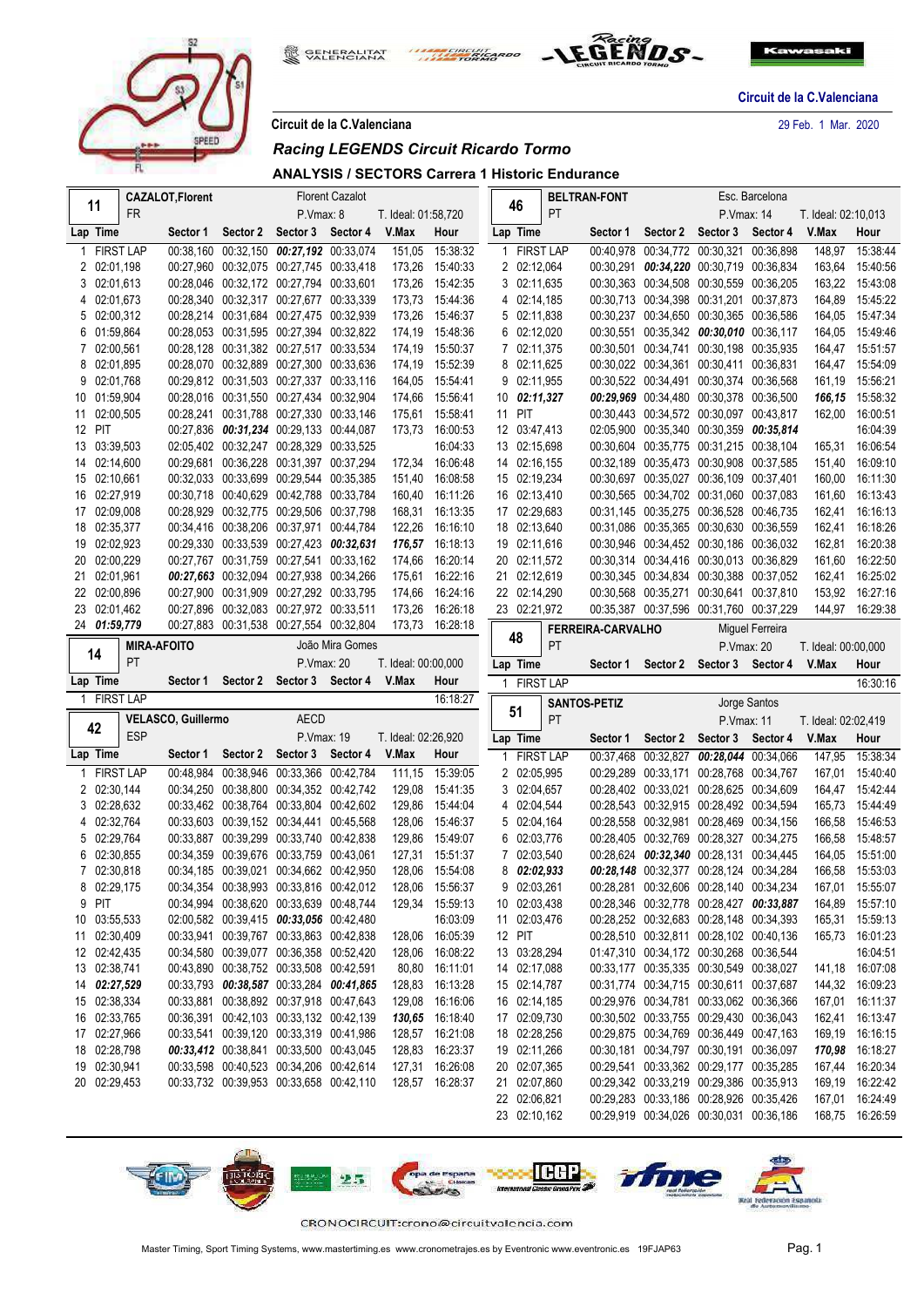

**GENERALITAT**<br>VALENCIANA THE CIRCUIT ARDO



**Circuit de la C.Valenciana**

**Circuit de la C.Valenciana** 29 Feb. 1 Mar. 2020

### **ANALYSIS / SECTORS Carrera 1 Historic Endurance**

|   | 24 02:23,914 |                  |                         |                                         |                   | 00:34,058 00:35,092 00:31,546 00:43,218 | 142,73              | 16:29:23        |   |          | 11 01:57,748                 | 00:27,406 00:30,891 00:27,205 00:32,246 |          |                                                                                    |                | 187,28              | 15:58:05             |
|---|--------------|------------------|-------------------------|-----------------------------------------|-------------------|-----------------------------------------|---------------------|-----------------|---|----------|------------------------------|-----------------------------------------|----------|------------------------------------------------------------------------------------|----------------|---------------------|----------------------|
|   |              |                  | <b>GUTIERREZ-FUSTER</b> |                                         | AECD              |                                         |                     |                 |   |          | 12 01:56,543                 |                                         |          | 00:26,813 00:30,692 00:27,290 00:31,748                                            |                | 184,62              | 16:00:02             |
|   | 58           | <b>ESP</b>       |                         |                                         | P.Vmax: 7         |                                         | T. Ideal: 01:59,469 |                 |   |          | 13 01:55,808                 |                                         |          | 00:26,702 00:30,678 00:26,692 00:31,736                                            |                | 190,59              | 16:01:57             |
|   | Lap Time     |                  |                         | Sector 1 Sector 2 Sector 3              |                   | Sector 4                                | V.Max               | Hour            |   |          | 14 01:56,158                 |                                         |          | 00:26,655 00:30,637 00:26,712 00:32,154                                            |                | 190,03              | 16:03:54             |
| 1 |              | <b>FIRST LAP</b> |                         | 00:35.623 00:31.343 00:27.864 00:33.192 |                   |                                         | 156,52              | 15:38:29        |   | 15 PIT   |                              |                                         |          | 00:27,013 00:30,961 00:27,075 00:41,654                                            |                | 187,28              | 16:06:00             |
|   | 2 02:00,391  |                  |                         | 00:27,575 00:31,847 00:27,780 00:33,189 |                   |                                         |                     | 178,02 15:40:30 |   |          | 16 03:31,283                 |                                         |          | 01:57,764 00:31,423 00:28,341 00:33,755                                            |                |                     | 16:09:32             |
|   | 3 02:00,615  |                  |                         | 00:27,915 00:31,579 00:27,652 00:33,469 |                   |                                         |                     | 179,01 15:42:30 |   |          | 17 02:45.843                 |                                         |          | 00:28,859 00:32,764 00:31,177 01:13,043                                            |                |                     | 151,40 16:12:17      |
|   | 4 02:01,847  |                  |                         | 00:28,089 00:31,935 00:27,711 00:34,112 |                   |                                         |                     | 174,66 15:44:32 |   |          | 18 03:43,878                 |                                         |          | 01:10,365 01:06,598 00:43,022 00:43,893                                            |                | 48,00               | 16:16:01             |
|   | 5 02:02,138  |                  |                         | 00:28,165 00:31,273 00:27,709 00:34,991 |                   |                                         |                     | 173,73 15:46:34 |   |          | 19 01:55,904                 |                                         |          | 00:26,761 00:30,702 00:26,596 00:31,845                                            |                | 185,67              | 16:17:57             |
|   | 6 02:01,329  |                  |                         | 00:28,368 00:31,862 00:27,637 00:33,462 |                   |                                         |                     | 167,44 15:48:36 |   |          | 20 01:55,969                 |                                         |          | 00:26,751 00:30,697 00:26,613 00:31,908                                            |                | 188,37              | 16:19:53             |
|   | 7 02:01,353  |                  |                         | 00:28,439 00:31,357 00:27,713 00:33,844 |                   |                                         |                     | 169,63 15:50:37 |   |          | 21 01:55,891                 |                                         |          | 00:26,641 00:30,554 00:26,871 00:31,825                                            |                | 190,59              | 16:21:49             |
|   | 8 02:02,451  |                  |                         | 00:28,606 00:32,674 00:27,695 00:33,476 |                   |                                         |                     | 171,88 15:52:39 |   |          | 22 01:56,915                 |                                         |          | 00:26,518 00:30,939 00:27,508 00:31,950                                            |                | 190,03              | 16:23:46             |
|   | 9 02:01.009  |                  |                         | 00:28,686 00:31,363 00:27,566 00:33,394 |                   |                                         |                     | 174,66 15:54:40 |   |          | 23 01:56,284                 |                                         |          | 00:26,593 00:30,862 00:26,832 00:31,997                                            |                |                     | 191,72 16:25:42      |
|   | 10 01:59,928 |                  |                         | 00:27,723 00:31,584 00:27,521 00:33,100 |                   |                                         | 176,09              | 15:56:40        |   |          | 24 01:57,800                 |                                         |          | 00:26,814 00:30,790 00:26,958 00:33,238                                            |                |                     | 191,15 16:27:40      |
|   | 11 PIT       |                  |                         | 00:27,991 00:31,700 00:27,550 00:37,484 |                   |                                         |                     | 176,57 15:58:45 |   |          |                              | <b>NOGERA, Antonio</b>                  |          |                                                                                    | A.C. Alcalans  |                     |                      |
|   | 12 04:00,920 |                  |                         | 02:25,261 00:33,581 00:28,362 00:33,716 |                   |                                         |                     | 16:02:46        |   | 62       | <b>ESP</b>                   |                                         |          | P.Vmax: 4                                                                          |                | T. Ideal: 02:02,548 |                      |
|   | 13 02:04,379 |                  |                         | 00:29,268 00:32,428 00:28,518 00:34,165 |                   |                                         |                     | 173,73 16:04:50 |   | Lap Time |                              | Sector 1                                | Sector 2 | Sector 3                                                                           | Sector 4       | V.Max               | Hour                 |
|   | 14 02:16,690 |                  |                         | 00:33,504 00:34,586 00:31,153 00:37,447 |                   |                                         |                     | 133,33 16:07:07 |   |          | 1 FIRST LAP                  |                                         |          | 00:36,767 00:33,900 00:28,645 00:33,771                                            |                | 156,52              | 15:38:34             |
|   | 15 02:14,343 |                  |                         | 00:32,297 00:34,590 00:30,251 00:37,205 |                   |                                         |                     | 136,13 16:09:21 |   |          | 2 02:06,174                  |                                         |          | 00:28,813 00:33,938 00:29,112 00:34,311                                            |                |                     | 187,83 15:40:40      |
|   | 16 02:15,057 |                  |                         | 00:31,178 00:34,473 00:33,378 00:36,028 |                   |                                         |                     | 154,29 16:11:36 |   |          | 3 02:04,627                  |                                         |          | 00:28,542 00:33,391 00:28,918 00:33,776                                            |                | 175,61              | 15:42:45             |
|   | 17 02:08,460 |                  |                         | 00:30,559 00:33,409 00:29,029 00:35,463 |                   |                                         |                     | 156,52 16:13:45 |   |          | 4 02:05,409                  |                                         |          | 00:28,487 00:32,845 00:29,802 00:34,275                                            |                |                     | 178,02 15:44:51      |
|   | 18 02:28,808 |                  |                         | 00:30,739 00:35,218 00:36,669 00:46,182 |                   |                                         |                     | 164,05 16:16:14 |   |          | $5\quad 02:03,155$           |                                         |          | 00:27,970 00:32,894 00:28,453 00:33,838                                            |                | 180,00              | 15:46:54             |
|   | 19 02:05,640 |                  |                         | 00:28,925 00:32,745 00:29,507 00:34,463 |                   |                                         |                     | 180,00 16:18:19 |   |          | 6 02:03,955                  |                                         |          | 00:28,550 00:33,161 00:28,445 00:33,799                                            |                | 167,88              | 15:48:58             |
|   | 20 02:03,413 |                  |                         | 00:28,716 00:32,027 00:28,214 00:34,456 |                   |                                         | 176,09              | 16:20:23        |   |          | 7 02:04,434                  |                                         |          | 00:28,554 00:33,380 00:28,721 00:33,779                                            |                | 172,34              | 15:51:02             |
|   | 21 02:03,364 |                  |                         | 00:28,493 00:32,536 00:28,180 00:34,155 |                   |                                         |                     | 174,66 16:22:26 |   |          | 8 02:03,302                  |                                         |          | 00:28,099 00:32,846 00:28,562 00:33,795                                            |                |                     | 184,62 15:53:05      |
|   | 22 02:03,375 |                  |                         | 00:29,396 00:31,934 00:28,244 00:33,801 |                   |                                         |                     | 168,75 16:24:29 |   |          | 9 02:04,180                  |                                         |          | 00:28,301 00:33,130 00:28,303 00:34,446                                            |                |                     | 185,67 15:55:10      |
|   | 23 02:03,405 |                  |                         | 00:28,945 00:32,140 00:28,590 00:33,730 |                   |                                         |                     | 169,19 16:26:33 |   |          | 10 02:03,981                 |                                         |          | 00:28,417 00:33,169 00:28,460 00:33,935                                            |                | 182,54              | 15:57:14             |
|   | 24 02:03,835 |                  |                         | 00:28,993 00:31,976 00:28,592 00:34,274 |                   |                                         |                     | 160,40 16:28:37 |   | 11 PIT   |                              |                                         |          | 00:28,618 00:33,505 00:28,418 00:41,080                                            |                | 168,31              | 15:59:25             |
|   |              |                  | <b>FERRAO-MOUTINHO</b>  |                                         |                   | Manuel Ferrão                           |                     |                 |   |          | 12 03:45,801                 |                                         |          | 02:09.038 00:33.900 00:28.644 00:34.219                                            |                |                     | 16:03:11             |
|   |              |                  |                         |                                         |                   |                                         |                     |                 |   |          |                              |                                         |          |                                                                                    |                |                     |                      |
|   | 59           |                  |                         |                                         |                   |                                         |                     |                 |   |          |                              |                                         |          |                                                                                    |                | 184,09              | 16:05:17             |
|   |              | <b>PT</b>        |                         |                                         | P.Vmax: 13        |                                         | T. Ideal: 02:09,405 |                 |   |          | 13 02:06,248<br>14 02:13,084 |                                         |          | 00:28,174 00:33,216 00:29,088 00:35,770<br>00:34,976 00:34,142 00:29,216 00:34,750 |                | 118,68              | 16:07:30             |
|   | Lap Time     |                  |                         | Sector 1 Sector 2                       | Sector 3          | Sector 4                                | V.Max               | Hour            |   |          | 15 02:05,423                 |                                         |          | 00:29,432 00:33,239 00:28,250 00:34,502                                            |                | 166,58              | 16:09:36             |
|   |              | <b>FIRST LAP</b> |                         | 00:44.067 00:34.566 00:31.293 00:36.139 |                   |                                         | 141,18              | 15:38:47        |   |          | 16 02:42,970                 |                                         |          | 00:28,216 00:33,323 00:31,103 01:10,328                                            |                |                     | 181,51 16:12:19      |
|   | 2 02:12,936  |                  |                         | 00:30,975 00:34,577 00:31,201 00:36,183 |                   |                                         | 164,89              | 15:41:00        |   |          | 17 03:43,251                 |                                         |          | 01:11,127 01:05,870 00:42,392 00:43,862                                            |                |                     | 52,77 16:16:02       |
|   | 3 02:12,450  |                  |                         | 00:30,076 00:34,525 00:30,676 00:37,173 |                   |                                         |                     | 164,47 15:43:13 |   |          | 18 02:04,244                 |                                         |          | 00:28,062 00:32,848 00:28,992 00:34,342                                            |                |                     | 189,47 16:18:06      |
|   | 4 02:12,202  |                  |                         | 00:30,400 00:34,453 00:30,823 00:36,526 |                   |                                         |                     | 162,41 15:45:25 |   |          | 19 02:04,270                 |                                         |          | 00:28,628 00:32,909 00:28,530 00:34,203                                            |                | 183,57              | 16:20:10             |
|   | 502:10,699   |                  |                         | 00:30,317 00:33,850 00:30,619 00:35,913 |                   |                                         |                     | 164,89 15:47:36 |   |          | 20 02:04,142                 |                                         |          | 00:28,273 00:32,809 00:28,806 00:34,254                                            |                | 183,05              | 16:22:15             |
|   | 6 02:11,460  |                  |                         | 00:30.211 00:34.802 00:30.456 00:35.991 |                   |                                         |                     | 164,89 15:49:47 |   |          | 21 02:04,217                 |                                         |          | 00:28,148 00:33,437 00:29,022 00:33,610                                            |                | 183,05              | 16:24:19             |
|   | 7 02:10,901  |                  |                         | 00:30,385 00:34,475 00:30,239 00:35,802 |                   |                                         |                     | 163,64 15:51:58 |   |          | 22 02:03,888                 |                                         |          | 00:28,605 00:33,032 00:28,596 00:33,655                                            |                | 179,50              | 16:26:23             |
|   | 8 02:11,750  |                  |                         | 00:30,409 00:34,862 00:30,064 00:36,415 |                   |                                         |                     | 165,73 15:54:10 |   |          | 23 02:03,542                 |                                         |          | 00:28,169 00:32,718 00:28,802 00:33,853                                            |                | 183,57              | 16:28:26             |
|   | 9 02:12,220  |                  |                         | 00:30,361 00:34,464 00:30,424 00:36,971 |                   |                                         | 165,31              | 15:56:22        |   |          |                              |                                         |          |                                                                                    | Carlos Brizido |                     |                      |
|   | 10 02:11,072 |                  |                         | 00:29,916 00:34,234 00:31,198 00:35,724 |                   |                                         |                     | 167,44 15:58:33 |   | 75       |                              | <b>BRIZIDO, Carlos</b>                  |          |                                                                                    |                |                     |                      |
|   | 11 02:11.821 |                  |                         | 00:30,801 00:34,474 00:30,489 00:36,057 |                   |                                         |                     | 165,31 16:00:45 |   |          | PT                           |                                         |          | P.Vmax: 6                                                                          |                | T. Ideal: 01:59,125 |                      |
|   | 12 02:11,371 |                  |                         | 00:29,767 00:34,701 00:30,109 00:36,794 |                   |                                         | 163,22 16:02:56     |                 |   | Lap Time |                              |                                         |          | Sector 1 Sector 2 Sector 3 Sector 4                                                |                | V.Max               | Hour                 |
|   |              |                  | <b>BASTOS-AMARAL</b>    |                                         |                   | Pedro Bastos                            |                     |                 | 1 |          | <b>FIRST LAP</b>             |                                         |          | 00:47,662 00:32,233 00:28,189 00:34,107                                            |                | 158,05              | 15:38:43             |
|   | 60           | <b>PT</b>        |                         |                                         | P.Vmax: 3         |                                         | T. Ideal: 01:55,404 |                 |   |          | 2 02:03,220                  |                                         |          | 00:28,213 00:33,118 00:28,637 00:33,252                                            |                |                     | 180,00 15:40:47      |
|   | Lap Time     |                  |                         | Sector 1 Sector 2                       | Sector 3 Sector 4 |                                         | V.Max               | Hour            |   |          | 3 02:00,737                  |                                         |          | 00:27,196 00:31,915 00:28,325 00:33,301                                            |                |                     | 183,57 15:42:47      |
|   | 1 FIRST LAP  |                  |                         | 00:34,472 00:31,133 00:27,158 00:32,567 |                   |                                         | 159,21              | 15:38:27        |   |          | 4 02:01,447                  |                                         |          | 00:27,463 00:31,915 00:29,009 00:33,060                                            |                | 184,09              | 15:44:49             |
|   | 2 01:58,566  |                  |                         | 00:27,522 00:31,097 00:27,638 00:32,309 |                   |                                         |                     | 178,51 15:40:25 |   |          | 5 02:00,603                  |                                         |          | 00:27,824 00:31,901 00:28,093 00:32,785                                            |                |                     | 183,57 15:46:49      |
|   | 3 01:57,734  |                  |                         | 00:27,140 00:31,427 00:26,965 00:32,202 |                   |                                         |                     | 188,92 15:42:23 |   |          | 6 01:59,908                  |                                         |          | 00:27,364 00:31,700 00:27,776 00:33,068                                            |                |                     | 181,51 15:48:49      |
|   | 4 01:57,793  |                  |                         | 00:27,037 00:31,206 00:26,967 00:32,583 |                   |                                         |                     | 188,37 15:44:21 |   |          | 7 01:59,580                  |                                         |          | 00:27,144 00:32,000 00:27,872 00:32,564                                            |                |                     | 184,09 15:50:49      |
|   | 5 01:58,320  |                  |                         | 00:27,107 00:31,098 00:27,691 00:32,424 |                   |                                         |                     | 183,05 15:46:19 |   |          | 8 02:00,930                  |                                         |          | 00:27,250 00:32,262 00:28,124 00:33,294                                            |                |                     | 182,02 15:52:50      |
|   | 6 01:57,355  |                  |                         | 00:27,157 00:30,990 00:27,125 00:32,083 |                   |                                         |                     | 186,21 15:48:16 |   |          | 9 02:00,959                  |                                         |          | 00:27,455 00:32,572 00:28,041 00:32,891                                            |                |                     | 182,02 15:54:51      |
|   | 7 01:57,607  |                  |                         | 00:27,280 00:31,117 00:26,974 00:32,236 |                   |                                         |                     | 187,83 15:50:14 |   |          | 10 02:01,316                 |                                         |          | 00:27,488 00:32,771 00:28,294 00:32,763                                            |                |                     | 184,62 15:56:52      |
|   | 8 01:57,339  |                  |                         | 00:26,847 00:30,976 00:27,037 00:32,479 |                   |                                         |                     | 186,74 15:52:11 |   |          | 11 02:00,835                 |                                         |          | 00:27,508 00:32,222 00:28,600 00:32,505                                            |                | 183,05              | 15:58:53             |
|   | 9 01:58,282  |                  |                         | 00:27,141 00:31,593 00:27,294 00:32,254 |                   |                                         |                     | 188,37 15:54:10 |   |          | 12 02:00,976                 |                                         |          | 00:27,607 00:32,142 00:28,210 00:33,017                                            |                |                     | 183,57 16:00:54      |
|   | 10 01:57,733 |                  |                         | 00:27,166 00:30,813 00:26,863 00:32,891 |                   |                                         |                     | 190,59 15:56:07 |   | 13 PIT   | 14 03:25,774                 |                                         |          | 00:27,680 00:32,227 00:28,202 00:37,942<br>01:47,856 00:33,149 00:29,557 00:35,212 |                | 179,50              | 16:03:00<br>16:06:26 |

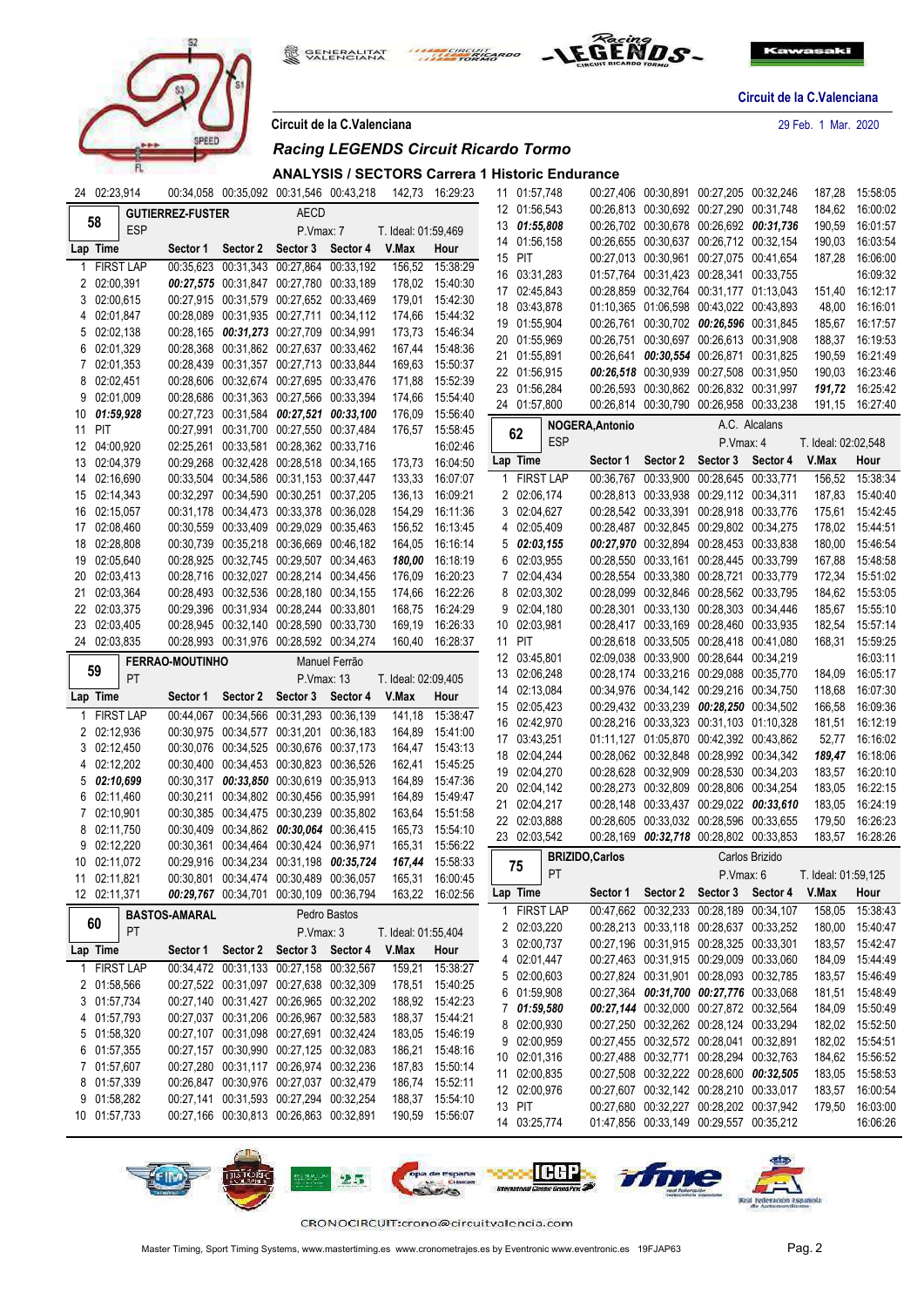



**Circuit de la C.Valenciana** 29 Feb. 1 Mar. 2020

| <u>UITUUR UU IU U. VUIUITUITU</u> |  |             |  |  |
|-----------------------------------|--|-------------|--|--|
|                                   |  |             |  |  |
|                                   |  | - - - - - - |  |  |

**GENERALITAT**<br>VALENCIANA

髋

# *Racing LEGENDS Circuit Ricardo Tormo*

| ANALYSIS / SECTORS Carrera 1 Historic Endurance |
|-------------------------------------------------|

THE CIRCUIT SICARDO

| 15 02:11,045                 |                       |                                                                                    | 00:29,991 00:33,715 00:30,037 00:37,302 |                 | 163,64              | 16:08:37                    | 18 02:14,131                 |             |                   | 00:32,050 00:34,842 00:31,045 00:36,194                                            | 157,66              | 16:18:22                   |
|------------------------------|-----------------------|------------------------------------------------------------------------------------|-----------------------------------------|-----------------|---------------------|-----------------------------|------------------------------|-------------|-------------------|------------------------------------------------------------------------------------|---------------------|----------------------------|
| 16 02:47,399                 |                       | 00:40,862 00:50,946 00:41,223 00:34,368                                            |                                         |                 | 115,71              | 16:11:24                    | 19 02:09,622                 |             |                   | 00:29,518 00:33,364 00:30,262 00:36,478                                            | 170,08              | 16:20:32                   |
| 17 02:10,088                 |                       | 00:28,577 00:33,973 00:29,992 00:37,546                                            |                                         |                 | 182,54              | 16:13:34                    | 20 02:08,188                 |             |                   | 00:29,829 00:33,675 00:29,412 00:35,272                                            | 169,63              | 16:22:40                   |
| 18 02:35,567                 |                       | 00:34,195 00:38,445 00:37,925 00:45,002                                            |                                         |                 | 121,35              | 16:16:10                    | 21 02:07,774                 |             |                   | 00:29.431 00:33.606 00:29.313 00:35.424                                            | 169,19              | 16:24:48                   |
| 19 02:02,494                 |                       | 00:28,939 00:32,623 00:28,287 00:32,645                                            |                                         |                 | 185,14              | 16:18:12                    | 22 02:22,773                 |             |                   | 00:29,279 00:35,823 00:30,590 00:47,081                                            | 168,31              | 16:27:10                   |
| 20 02:00,654                 |                       | 00:27,723 00:31,990 00:28,081 00:32,860                                            |                                         |                 |                     | 181,01 16:20:13             | 23 02:11,496                 |             |                   | 00:30,258 00:34,257 00:31,225 00:35,756                                            | 160,00              | 16:29:22                   |
| 21 02:02,654                 |                       | 00:27.511 00:32.333 00:28.348 00:34.462                                            |                                         |                 | 184,09              | 16:22:16                    |                              |             | GARCIA,I-GARCIA,A | E. C. Alcala                                                                       |                     |                            |
| 22 02:01,305                 |                       | 00:27,410 00:33,270 00:27,940 00:32,685                                            |                                         |                 | 187,83              | 16:24:17                    | 157                          | <b>ESP</b>  |                   | P.Vmax: 15                                                                         | T. Ideal: 02:04,855 |                            |
| 23 02:03,455                 |                       | 00:27,728 00:32,539 00:29,912 00:33,276                                            |                                         |                 | 183,05              | 16:26:20                    | Lap Time                     |             |                   |                                                                                    | V.Max               |                            |
| 24 02:01,904                 |                       | 00:27,658 00:32,504 00:28,096 00:33,646                                            |                                         |                 |                     | 183,05 16:28:22             |                              |             | Sector 1          | Sector 2 Sector 3 Sector 4                                                         |                     | Hour                       |
|                              | <b>IGLESIAS-SILVA</b> |                                                                                    |                                         | Bruno Iglesias  |                     |                             |                              | 1 FIRST LAP |                   | 00:38,643 00:32,889 00:28,527 00:34,973                                            | 148,28              | 15:38:36                   |
| 83<br><b>PT</b>              |                       |                                                                                    | P.Vmax: 2                               |                 | T. Ideal: 01:57,670 |                             | 2 02:05,646                  |             |                   | 00:28,819 00:33,017 00:28,270 00:35,540                                            |                     | 165,73 15:40:42            |
| Lap Time                     | Sector 1              | Sector 2 Sector 3                                                                  |                                         | Sector 4        | V.Max               | Hour                        | 3 02:08,893                  |             |                   | 00:29,157 00:34,951 00:29,015 00:35,770                                            | 160,00              | 15:42:51                   |
| 1 FIRST LAP                  |                       | 00:36,089 00:32,015 00:27,212 00:32,911                                            |                                         |                 | 164,05              | 15:38:29                    | 4 02:07,726<br>5 02:06,371   |             |                   | 00:29,734 00:33,898 00:28,682 00:35,412<br>00:29,439 00:33,243 00:28,473 00:35,216 | 157,28              | 15:44:59                   |
| 2 01:59,243                  |                       | 00:27,141 00:31,501 00:28,100 00:32,501                                            |                                         |                 | 192,28              |                             | 6 02:07,829                  |             |                   | 00:30,791 00:32,793 00:28,614 00:35,631                                            | 157,28<br>157,66    | 15:47:05<br>15:49:13       |
| 301:58.583                   |                       | 00:27,034 00:31,408 00:27,680 00:32,461                                            |                                         |                 | 192,28              | 15:40:29<br>15:42:27        | 7 02:10,662                  |             |                   | 00:30,308 00:34,706 00:29,284 00:36,364                                            | 151,40              | 15:51:23                   |
| 4 01:59,404                  |                       | 00:27,151 00:31,542 00:27,905 00:32,806                                            |                                         |                 |                     | 15:44:27                    | 8 02:11,008                  |             |                   | 00:31,040 00:34,440 00:29,286 00:36,242                                            |                     | 15:53:34                   |
| 5 02:00,044                  |                       | 00:27,099 00:31,458 00:28,018 00:33,469                                            |                                         |                 | 192,86              | 15:46:27                    | 9 02:09,815                  |             |                   | 00:30,206 00:33,944 00:29,207 00:36,458                                            | 144,00              | 15:55:44                   |
| 6 01:59,730                  |                       | 00:27,586 00:32,109 00:27,532 00:32,503                                            |                                         |                 | 190,59              | 191,72 15:48:26             | 10 02:11,312                 |             |                   | 00:30,307 00:34,199 00:30,447 00:36,359                                            | 149,65<br>150,00    | 15:57:56                   |
| 7 01:59,645                  |                       | 00:27,244 00:31,478 00:27,890 00:33,033                                            |                                         |                 |                     | 15:50:26                    | 11 02:11,190                 |             |                   | 00:30,501 00:34,386 00:30,073 00:36,230                                            |                     | 16:00:07                   |
| 8 02:00,997                  |                       | 00:27,100 00:31,757 00:28,202 00:33,938                                            |                                         |                 | 190,59              | 191,15 15:52:27             | 12 02:10,582                 |             |                   | 00:30,490 00:34,203 00:29,166 00:36,723                                            | 149,65<br>150,35    | 16:02:17                   |
| 9 02:00.198                  |                       | 00:27,363 00:31,599 00:28,227 00:33,009                                            |                                         |                 |                     |                             |                              |             |                   | 00:30,652 00:34,551 00:29,688 00:41,675                                            |                     | 148.97 16:04:34            |
| 10 02:01,308                 |                       | 00:27,677 00:32,112 00:28,062 00:33,457                                            |                                         |                 | 190,59              | 15:54:27<br>189,47 15:56:29 | 13 PIT<br>14 03:49,431       |             |                   | 01:51.270 00:36.218 00:33.600 00:48.343                                            |                     | 16:08:23                   |
|                              |                       |                                                                                    |                                         |                 |                     |                             |                              |             |                   | 00:49.454 00:38.017 00:32.331 00:39.320                                            |                     |                            |
| 11 02:00,168                 |                       | 00:27,246 00:31,767 00:28,439 00:32,716<br>00:26,921 00:31,719 00:27,715 00:32,594 |                                         |                 | 191,72              | 15:58:29<br>16:00:28        | 15 02:39,122<br>16 02:26,379 |             |                   | 00:32.934 00:38.065 00:34.256 00:41.124                                            |                     | 83,18 16:11:02<br>16:13:29 |
| 12 01:58,949<br>13 PIT       |                       | 00:27,296 00:32,246 00:27,604 00:36,902                                            |                                         |                 | 190,03              |                             | 17 02:37,868                 |             |                   | 00:33,782 00:39,010 00:37,660 00:47,416                                            | 139,06              |                            |
|                              |                       |                                                                                    |                                         |                 | 192,28              | 16:02:32                    |                              |             |                   | 00:31,878 00:35,911 00:30,409 00:37,434                                            | 121,35              | 16:16:07                   |
| 14 03:45,040<br>15 02:18,723 |                       | 02:05,976 00:33,892 00:29,812 00:35,360<br>00:31,248 00:33,229 00:31,591 00:42,655 |                                         |                 |                     | 16:06:17<br>16:08:36        | 18 02:15,632<br>19 02:12,869 |             |                   | 00:30,735 00:34,647 00:30,330 00:37,157                                            | 152,11              | 16:18:22<br>16:20:35       |
|                              |                       |                                                                                    |                                         |                 | 151,76              |                             |                              |             |                   |                                                                                    | 161,60              |                            |
|                              |                       |                                                                                    |                                         |                 |                     |                             |                              |             |                   |                                                                                    |                     |                            |
| 16 02:47,735                 |                       | 00:41,095 00:51,502 00:41,083 00:34,055                                            |                                         |                 | 121,35              | 16:11:23                    | 20 02:15,495                 |             |                   | 00:30,998 00:35,921 00:30,378 00:38,198                                            | 157,66              | 16:22:51                   |
| 17 02:10,603                 |                       | 00:28,793 00:33,761 00:30,433 00:37,616                                            |                                         |                 | 188,92              | 16:13:34                    | 21 02:12,585                 |             |                   | 00:30,502 00:34,687 00:30,174 00:37,222                                            | 157,66              | 16:25:03                   |
| 18 02:35,036                 |                       | 00:34,076 00:38,505 00:37,650 00:44,805                                            |                                         |                 | 118,46              | 16:16:09                    | 22 02:13,431                 |             |                   | 00:30,582 00:35,226 00:30,679 00:36,944                                            | 162,81              | 16:27:17                   |
| 19 02:01,430                 |                       | 00:29,036 00:32,146 00:28,119 00:32,129                                            |                                         |                 | 194,59              | 16:18:10                    | 23 02:30,011                 |             |                   | 00:34,433 00:38,305 00:34,135 00:43,138                                            | 160,40              | 16:29:47                   |
| 20 02:00,732                 |                       | 00:27,335 00:31,788 00:28,227 00:33,382                                            |                                         |                 |                     | 191,72 16:20:11             |                              |             | DAVILA, Eduardo   | <b>AECD</b>                                                                        |                     |                            |
| 21 02:03,475                 |                       | 00:29,057 00:32,178 00:28,778 00:33,462                                            |                                         |                 | 192,28              | 16:22:15                    | 176                          | <b>ESP</b>  |                   | P Vmax: 4                                                                          | T. Ideal: 01:56,754 |                            |
| 22 02:01,799                 |                       | 00:27,368 00:31,984 00:28,632 00:33,815                                            |                                         |                 | 190,59              | 16:24:16                    | Lap Time                     |             | Sector 1          | Sector 2 Sector 3 Sector 4                                                         | V.Max               | Hour                       |
| 23 02:01,618                 |                       | 00:27,482 00:31,777 00:28,799 00:33,560                                            |                                         |                 | 191,15              | 16:26:18                    |                              | 1 FIRST LAP |                   | 00:33,787 00:30,896 00:27,699 00:32,249                                            | 162,00              | 15:38:26                   |
| 24 02:02,296                 |                       | 00:28,259 00:32,303 00:28,158 00:33,576                                            |                                         |                 |                     | 189,47 16:28:20             | 2 02:00,394                  |             |                   | 00:27,417 00:31,369 00:28,466 00:33,142                                            |                     | 188,92 15:40:26            |
| SOUSA, Luis                  |                       |                                                                                    |                                         | Luis S. Ribeiro |                     |                             | 3 01:58,916                  |             |                   | 00:27,399 00:31,054 00:28,053 00:32,410                                            |                     | 189,47 15:42:25            |
| 103<br><b>PT</b>             |                       |                                                                                    | P.Vmax: 11                              |                 | T. Ideal: 02:07,055 |                             | 4 01:57,832                  |             |                   | 00:27.017 00:30.998 00:27.326 00:32.491                                            | 188,92              | 15:44:23                   |
| Lap Time                     | Sector 1              | Sector 2                                                                           | Sector 3                                | Sector 4        | V.Max               | Hour                        | 5 01:58,873                  |             |                   | 00:27,379 00:31,247 00:27,763 00:32,484                                            | 188,92              | 15:46:22                   |
| 1 FIRST LAP                  | 00:39,435             | 00:34,222                                                                          | 00:30.421                               | 00:36,749       | 155,02              | 15:38:42                    | 6 01:58,692                  |             |                   | 00:27,174 00:31,169 00:27,771 00:32,578                                            | 187,83              | 15:48:21                   |
| 2 02:10,739                  |                       | 00:29,728 00:34,552 00:30,188 00:36,271                                            |                                         |                 | 168,75              | 15:40:53                    | 7 01:58,679                  |             |                   | 00:27.210 00:31.079 00:27.839 00:32.551                                            | 187,83              | 15:50:19                   |
| 3 02:10,918                  |                       | 00:29,558 00:34,276 00:30,306 00:36,778                                            |                                         |                 |                     | 170,98 15:43:04             | 8 01:59,853                  |             |                   | 00:27,553 00:31,382 00:27,444 00:33,474                                            |                     | 186,74 15:52:19            |
| 4 02:12,114                  |                       | 00:29,499 00:34,246 00:31,401 00:36,968                                            |                                         |                 | 168,75              | 15:45:16                    | 9 02:00,179                  |             |                   | 00:27.437 00:31.177 00:28.443 00:33.122                                            |                     | 186,21 15:54:19            |
| 5 02:10,847                  |                       | 00:29.604 00:34.420 00:30.372 00:36.451                                            |                                         |                 |                     | 167,44 15:47:27             | 10 02:01,252                 |             |                   | 00:27,436 00:31,577 00:27,640 00:34,599                                            |                     | 187,83 15:56:21            |
| 6 02:11,745                  |                       | 00:29,671 00:34,894 00:30,174 00:37,006                                            |                                         |                 |                     | 168,31 15:49:38             | 11 01:59,542                 |             |                   | 00:27,472 00:31,261 00:27,579 00:33,230                                            |                     | 187,83 15:58:20            |
| 7 02:09,152                  |                       | 00:30.423 00:33.683 00:29.698 00:35.348                                            |                                         |                 |                     | 169,19 15:51:48             | 12 PIT                       |             |                   | 00:27,134 00:31,395 00:28,452 00:39,304                                            |                     | 187,83 16:00:26            |
| 8 02:09,998                  |                       | 00:29,698 00:33,622 00:30,411 00:36,267                                            |                                         |                 | 170,08              | 15:53:58                    | 13 03:31,163                 |             |                   | 01:59,845 00:31,260 00:27,506 00:32,552                                            |                     | 16:03:58                   |
| 9 02:08,966                  |                       | 00:29,110 00:34,005 00:30,297 00:35,554                                            |                                         |                 |                     | 169,19 15:56:07             | 14 02:07,784                 |             |                   | 00:27,822 00:32,979 00:30,341 00:36,642                                            |                     | 187,28 16:06:05            |
| 10 02:09,703                 |                       | 00:29,865 00:33,960 00:30,069 00:35,809                                            |                                         |                 |                     | 170,08 15:58:16             | 15 02:28,490                 |             |                   | 00:34,476 00:38,828 00:32,966 00:42,220                                            |                     | 123,19 16:08:34            |
| 11 02:08,722                 |                       | 00:29,106 00:34,071 00:29,959 00:35,586                                            |                                         |                 | 168,31              | 16:00:25                    | 16 02:47,851                 |             |                   | 00:41,545 00:52,181 00:40,683 00:33,442                                            |                     | 115,92 16:11:22            |
| 12 PIT                       |                       | 00:29,580 00:35,022 00:29,998 00:40,755                                            |                                         |                 | 166,58              | 16:02:40                    | 17 02:11,568                 |             |                   | 00:29,231 00:34,310 00:29,830 00:38,197                                            |                     | 174,19 16:13:33            |
| 13 03:35,467                 |                       | 01:54,105 00:34,672 00:30,466 00:36,224                                            |                                         |                 |                     | 16:06:16                    | 18 02:35,093                 |             |                   | 00:34,218 00:38,337 00:37,747 00:44,791                                            |                     | 114,49 16:16:08            |
| 14 02:18,845                 |                       | 00:29,700 00:34,610 00:31,878 00:42,657                                            |                                         |                 |                     | 165,31 16:08:35             | 19 01:58,177                 |             |                   | 00:28,201 00:30,872 00:27,113 00:31,991                                            |                     | 188,37 16:18:06            |
| 15 02:29,392                 |                       | 00:41,259 00:38,825 00:30,674 00:38,634                                            |                                         |                 |                     | 121,80 16:11:04             | 20 01:58,214                 |             |                   | 00:27,060 00:30,840 00:27,271 00:33,043                                            |                     | 189,47 16:20:05            |
| 16 02:26,510                 |                       | 00:33,106 00:37,551 00:35,041 00:40,812                                            |                                         |                 |                     | 127,56 16:13:31             | 21 01:58,023                 |             |                   | 00:26,947 00:30,703 00:28,107 00:32,266                                            |                     | 187,83 16:22:03            |
| 17 02:37,438                 |                       | 00:33,848 00:38,682 00:38,054 00:46,854                                            |                                         |                 |                     | 121,58 16:16:08             | 22 01:58,013                 |             |                   | 00:27,105 00:30,789 00:27,623 00:32,496                                            |                     | 187,83 16:24:01            |

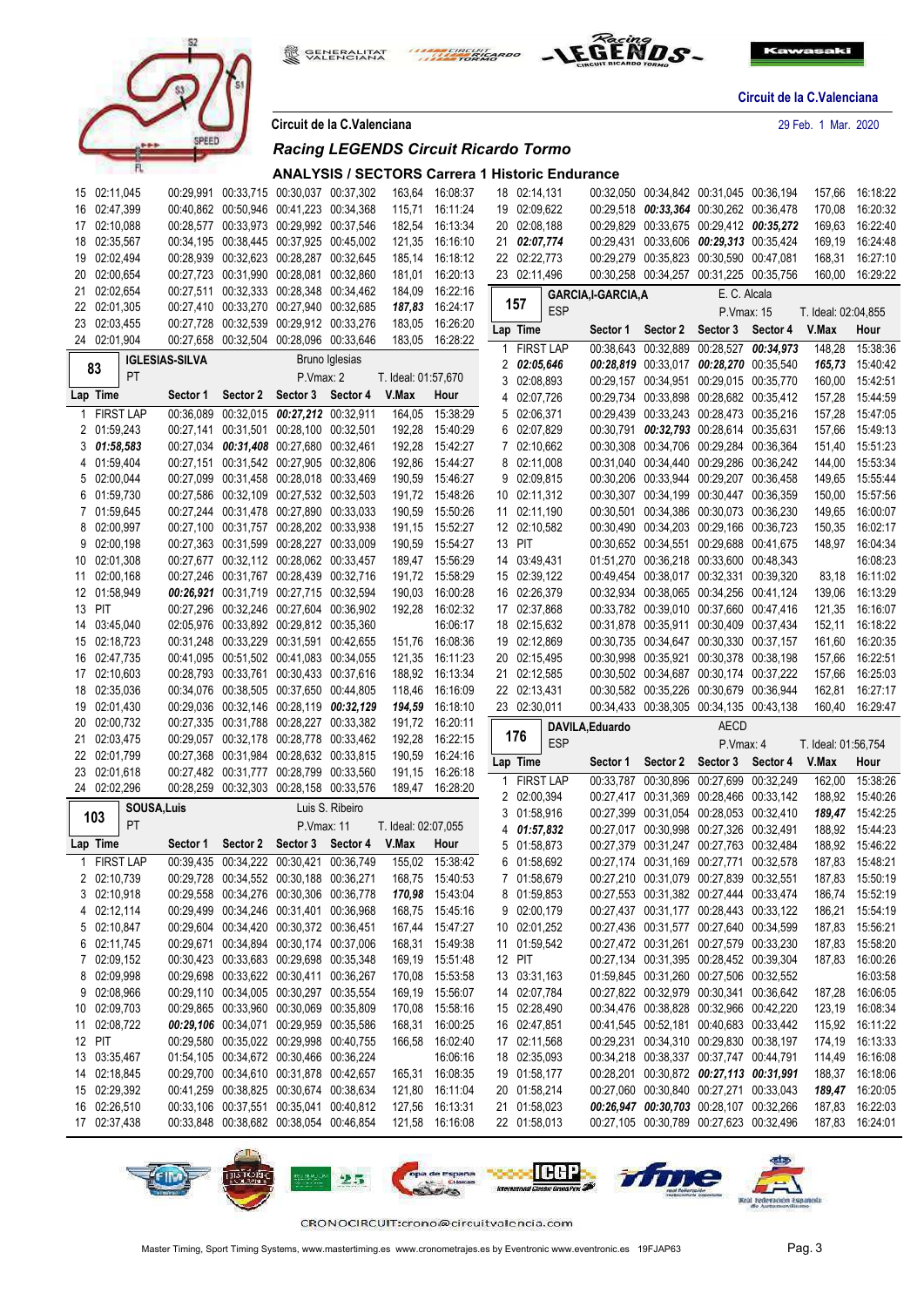





**Circuit de la C.Valenciana** 29 Feb. 1 Mar. 2020

|  |  |  |  | Circuit de la C.Valenciana |  |
|--|--|--|--|----------------------------|--|
|  |  |  |  |                            |  |

戀

# *Racing LEGENDS Circuit Ricardo Tormo*

### **ANALYSIS / SECTORS Carrera 1 Historic Endurance**

|              | 23 02:00,083                    |                        |                                                                                    | 00:27,441 00:31,364 00:28,372 00:32,906 |                 | 187,28              | 16:26:01                    | 1.     | <b>FIRST LAP</b>         |            |                    |          |                                                                                    |                          |                     | 15:38:23             |
|--------------|---------------------------------|------------------------|------------------------------------------------------------------------------------|-----------------------------------------|-----------------|---------------------|-----------------------------|--------|--------------------------|------------|--------------------|----------|------------------------------------------------------------------------------------|--------------------------|---------------------|----------------------|
|              | 24 02:00,175                    |                        | 00:27,258 00:31,116 00:27,721 00:34,080                                            |                                         |                 |                     | 188,37 16:28:01             |        | 2 01:56,525              |            |                    |          | 02:28,199 00:30,242 00:27,771 00:32,080                                            |                          |                     | 15:40:20             |
| 199          |                                 | <b>MATEU,R-MATEU,H</b> |                                                                                    |                                         | Valencia Eq. C. |                     |                             |        | 3 01:56,429<br>01:55,935 |            |                    |          | 00:26,372 00:30,546 00:27,496 00:32,015<br>00:26,213 00:31,012 00:27,140 00:31,570 |                          | 197,56              | 15:42:16             |
|              | <b>ESP</b>                      |                        |                                                                                    | P.Vmax: 18                              |                 | T. Ideal: 02:12,511 |                             | 4<br>5 | 01:56,922                |            |                    |          | 00:26,641 00:31,083 00:27,461 00:31,737                                            |                          | 197,56<br>196,96    | 15:44:12<br>15:46:09 |
|              | Lap Time                        | Sector 1               | Sector 2                                                                           | Sector 3                                | Sector 4        | V.Max               | Hour                        | 6      | 01:56,492                |            |                    |          | 00:26,796 00:30,483 00:27,498 00:31,715                                            |                          | 196,36              | 15:48:05             |
| $\mathbf{1}$ | <b>FIRST LAP</b>                |                        | 00:45,255 00:35,515 00:31,056 00:38,308                                            |                                         |                 | 131,44              | 15:38:51                    | 7      | 01:56,791                |            |                    |          | 00:26,556 00:30,874 00:27,632 00:31,729                                            |                          | 195,18              | 15:50:02             |
|              | 2 02:16,223                     |                        | 00:30,819 00:35,318 00:31,364 00:38,722                                            |                                         |                 |                     | 147,61 15:41:08             | 8      | 01:56,121                |            |                    |          | 00:26,737 00:30,346 00:27,051 00:31,987                                            |                          | 195,18              | 15:51:58             |
|              | 3 02:16,401                     |                        | 00:31,110 00:35,552 00:31,327 00:38,412                                            |                                         |                 |                     | 147,27 15:43:24             |        | 9 01:57,749              |            |                    |          | 00:26,596 00:31,124 00:27,424 00:32,605                                            |                          | 196,36              | 15:53:56             |
|              | 4 02:17,087                     |                        | 00:31,369 00:35,480 00:31,035 00:39,203                                            |                                         |                 | 146,94              | 15:45:41                    |        | 10 01:57,433             |            |                    |          | 00:26,819 00:31,496 00:27,105 00:32,013                                            |                          | 195,18              | 15:55:53             |
|              | 5 02:16,074                     |                        | 00:30,812 00:35,584 00:31,455 00:38,223                                            |                                         |                 | 146,28              | 15:47:57                    |        | 11 01:57,606             |            |                    |          | 00:27,278 00:30,742 00:27,393 00:32,193                                            |                          | 196,96              | 15:57:51             |
|              | 6 02:16,025                     |                        | 00:31,156 00:35,992 00:30,958 00:37,919                                            |                                         |                 | 146,28              | 15:50:13                    |        | 12 01:57,316             |            |                    |          | 00:26,874 00:30,722 00:27,563 00:32,157                                            |                          | 194,01              | 15:59:48             |
|              | 7 02:19,517                     |                        | 00:30,734 00:36,373 00:31,446 00:40,964                                            |                                         |                 | 147,61              | 15:52:33                    |        | 13 PIT                   |            |                    |          | 00:26,440 00:30,707 00:27,189 00:40,399                                            |                          | 195,77              | 16:01:53             |
|              | 8 02:17,766                     |                        | 00:30,961 00:35,966 00:31,597 00:39,242                                            |                                         |                 | 145,95              | 15:54:50                    |        | 14 03:26,698             |            |                    |          | 01:53,418 00:31,986 00:27,929 00:33,365                                            |                          |                     | 16:05:20             |
|              | $9 \quad 02:16,158$             |                        | 00:31.043 00:35.796 00:30.910 00:38.409                                            |                                         |                 | 146,94              | 15:57:07                    |        | 15 03:01,564             |            |                    |          | 00:38,426 00:47,844 00:41,585 00:53,709                                            |                          |                     | 144,32 16:08:21      |
|              | 10 02:19,276                    |                        | 00:32,773 00:35,650 00:32,023 00:38,830                                            |                                         |                 |                     | 144,32 15:59:26             |        | 16 02:59,695             |            |                    |          | 00:52,463 00:53,015 00:40,964 00:33,253                                            |                          | 80,70               | 16:11:21             |
| 11           | PIT                             |                        | 00:31,292 00:35,787 00:30,898 00:43,499                                            |                                         |                 | 146,61              | 16:01:47                    |        | 17 02:11,721             |            |                    |          | 00:29,442 00:34,049 00:30,099 00:38,131                                            |                          | 174,66              | 16:13:33             |
|              | 12 04:12,897                    |                        | 02:15,150 00:35,124 00:31,161 00:51,462                                            |                                         |                 |                     | 16:06:00                    |        | 18 02:35,734             |            |                    |          | 00:34,081 00:38,366 00:37,856 00:45,431                                            |                          | 116,97              | 16:16:08             |
|              | 13 02:32,828                    |                        | 00:38,953 00:38,662 00:33,231 00:41,982                                            |                                         |                 | 104,18              | 16:08:33                    |        | 19 01:54,879             |            |                    |          | 00:27,204 00:30,148 00:26,443 00:31,084                                            |                          | 185,67              | 16:18:03             |
|              | 14 02:30,429                    |                        | 00:41,337 00:38,615 00:31,948 00:38,529                                            |                                         |                 | 113,29              | 16:11:04                    |        | 20 01:53,208             |            |                    |          | 00:25,863 00:29,979 00:26,296 00:31,070                                            |                          | 196,36              | 16:19:57             |
|              | 15 02:26,499                    |                        | 00:33,122 00:37,575 00:35,166 00:40,636                                            |                                         |                 | 130,91              | 16:13:30                    |        | 21 01:53,592             |            |                    |          | 00:25,990 00:30,072 00:26,540 00:30,990                                            |                          | 198,77              | 16:21:50             |
|              | 16 02:37,720                    |                        | 00:33,878 00:38,608 00:38,249 00:46,985                                            |                                         |                 | 123,43              | 16:16:08                    |        | 22 01:55,231             |            |                    |          | 00:26,008 00:30,350 00:27,097 00:31,776                                            |                          | 199,38              | 16:23:45             |
|              | 17 02:24,779<br>18 02:13,586    |                        | 00:35,981 00:40,539 00:30,392 00:37,867<br>00:30,604 00:34,707 00:30,582 00:37,693 |                                         |                 | 141,79              | 16:18:33                    |        | 23 01:55,350             |            |                    |          | 00:26,082 00:30,663 00:26,970 00:31,635                                            |                          | 195,77              | 16:25:41             |
|              | 19 02:12,610                    |                        | 00:30,631 00:34,384 00:30,295 00:37,300                                            |                                         |                 | 147,61              | 16:20:46<br>16:22:59        |        | 24 01:57,839             |            |                    |          | 00:26,510 00:31,126 00:27,923 00:32,280                                            |                          | 195,77              | 16:27:39             |
|              | 20 02:13,074                    |                        | 00:30,569 00:34,466 00:30,342 00:37,697                                            |                                         |                 | 147,95              | 147,27 16:25:12             |        |                          |            | FREITAS, Francisco |          |                                                                                    | <b>Francisco Freitas</b> |                     |                      |
|              | 21 02:13,279                    |                        | 00:30,757 00:34,691 00:30,342 00:37,489                                            |                                         |                 | 147,27              | 16:27:25                    |        | 263                      | PT         |                    |          | P.Vmax: 20                                                                         |                          | T. Ideal: 00:00,000 |                      |
|              | 22 02:14,173                    |                        | 00:31,022 00:34,473 00:31,415 00:37,263                                            |                                         |                 | 146,94              | 16:29:39                    |        | Lap Time                 |            | Sector 1           | Sector 2 | Sector 3 Sector 4                                                                  |                          | V.Max               | Hour                 |
|              |                                 | ROMPANTE, Paulo        |                                                                                    |                                         | Paulo Rompante  |                     |                             |        | 1 FIRST LAP              |            |                    |          |                                                                                    |                          |                     | 16:30:29             |
| 220          |                                 |                        |                                                                                    |                                         |                 |                     |                             |        |                          |            |                    |          |                                                                                    |                          |                     |                      |
|              |                                 |                        |                                                                                    |                                         |                 |                     |                             |        |                          |            |                    |          | Eficar Team                                                                        |                          |                     |                      |
|              | PT                              |                        |                                                                                    |                                         | P.Vmax: 16      | T. Ideal: 02:07,583 |                             |        | 304                      | <b>ESP</b> | DELATORRE, Manuel  |          | P.Vmax: 10                                                                         |                          | T. Ideal: 02:07,182 |                      |
|              | Lap Time                        | Sector 1               | Sector 2                                                                           | Sector 3                                | Sector 4        | V.Max               | Hour                        |        | Lap Time                 |            | Sector 1           | Sector 2 | Sector 3 Sector 4                                                                  |                          | V.Max               | Hour                 |
|              | <b>FIRST LAP</b><br>2 02:11,286 |                        | 00:38,857 00:34,378 00:29,278 00:36,811<br>00:29,914 00:33,939 00:30,121 00:37,312 |                                         |                 | 151,76              | 15:38:41<br>163,22 15:40:52 |        | 1 FIRST LAP              |            |                    |          | 00:39,892 00:34,628 00:29,567 00:35,948                                            |                          | 160,79              | 15:38:41             |
|              | 3 02:11,766                     |                        | 00:29,699 00:34,881 00:30,375 00:36,811                                            |                                         |                 | 163,64              | 15:43:04                    |        | 2 02:09,965              |            |                    |          | 00:29,928 00:34,193 00:29,342 00:36,502                                            |                          | 170,53              | 15:40:51             |
|              | 4 02:12,554                     |                        | 00:29,879 00:34,425 00:30,385 00:37,865                                            |                                         |                 | 164,05              | 15:45:16                    |        | 3 02:10,697              |            |                    |          | 00:29,819 00:34,592 00:29,595 00:36,691                                            |                          | 170,98              | 15:43:02             |
|              | 5 02:10,423                     |                        | 00:30,824 00:33,672 00:29,710 00:36,217                                            |                                         |                 |                     | 162,81 15:47:27             |        | 4 02:14,573              |            |                    |          | 00:30,314 00:34,473 00:31,628 00:38,158                                            |                          | 172,80              | 15:45:17             |
|              | 6 02:11,425                     |                        | 00:29,852 00:35,249 00:29,863 00:36,461                                            |                                         |                 | 163,22              | 15:49:38                    |        | 5 02:11,385              |            |                    |          | 00:30,944 00:34,514 00:29,921 00:36,006                                            |                          | 169,63              | 15:47:28             |
|              | 7 02:08,993                     |                        | 00:30.004 00:33.529 00:29.663 00:35.797                                            |                                         |                 |                     | 163,22 15:51:47             |        | 6 02:11,746              |            |                    |          | 00:30.471 00:34.144 00:29.669 00:37.462                                            |                          | 172,34              | 15:49:40             |
|              | 8 02:09,391                     |                        | 00:29,726 00:33,872 00:29,858 00:35,935                                            |                                         |                 | 162,41              | 15:53:56                    |        | 7 02:09,400              |            |                    |          | 00:30,093 00:33,867 00:29,384 00:36,056                                            |                          | 173,26              | 15:51:49             |
| 9            | 02:09,310                       |                        | 00:29,631 00:33,898 00:29,582 00:36,199                                            |                                         |                 |                     | 162,41 15:56:06             |        | 8 02:10,955              |            |                    |          | 00:30,439 00:34,187 00:29,379 00:36,950                                            |                          | 168,75              | 15:54:00             |
| 10           | 02:09,087                       |                        | 00:29.787 00:33.600 00:29.583 00:36.117                                            |                                         |                 | 164,89              | 15:58:15                    |        | 9 02:10,456              |            |                    |          | 00:30,231 00:33,908 00:29,717 00:36,600                                            |                          | 170,98              | 15:56:10             |
| 11 PIT       |                                 |                        | 00:29,547 00:33,566 00:30,457 00:45,448                                            |                                         |                 | 163,64              | 16:00:34                    |        | 10 02:12,086             |            |                    |          | 00:30,759 00:34,375 00:29,975 00:36,977                                            |                          | 172,34              | 15:58:23             |
|              | 12 03:41,078                    |                        | 02:01.861 00:33.436 00:29.579 00:36.202                                            |                                         |                 |                     | 16:04:15                    |        | 11 PIT                   |            |                    |          | 00:30.654 00:34.003 00:29.875 00:41.892                                            |                          | 171,43              | 16:00:39             |
|              | 13 02:10,493                    |                        | 00:29,938 00:34,006 00:30,004 00:36,545                                            |                                         |                 |                     | 164,05 16:06:25             |        | 12 03:39,911             |            |                    |          | 01:58,840 00:34,538 00:29,905 00:36,628                                            |                          |                     | 16:04:19             |
|              | 14 02:10,790                    |                        | 00:29,916 00:33,900 00:29,572 00:37,402                                            |                                         |                 |                     | 162,81 16:08:36             |        | 13 02:14,458             |            |                    |          | 00:31,345 00:35,166 00:30,767 00:37,180                                            |                          |                     | 171,88 16:06:33      |
|              | 15 02:28,437                    |                        | 00:41,072 00:40,792 00:29,769 00:36,804                                            |                                         |                 |                     | 116,97 16:11:05             |        | 14 02:13,577             |            |                    |          | 00:31,055 00:34,742 00:30,367 00:37,413                                            |                          |                     | 171,88 16:08:47      |
|              | 16 02:26,436                    |                        | 00:32,970 00:37,593 00:34,937 00:40,936                                            |                                         |                 | 122,73              | 16:13:31                    |        | 15 02:32,816             |            |                    |          | 00:33,396 00:46,572 00:35,047 00:37,801                                            |                          |                     | 154,29 16:11:20      |
|              | 17 02:36,981                    |                        | 00:33,796 00:38,710 00:38,073 00:46,402                                            |                                         |                 | 118,46              | 16:16:08                    |        | 16 02:12,572             |            |                    |          | 00:30,247 00:34,108 00:30,103 00:38,114                                            |                          |                     | 169,63 16:13:32      |
|              | 18 02:13,508                    |                        | 00:31,542 00:35,129 00:30,539 00:36,298                                            |                                         |                 | 156,90              | 16:18:22                    |        | 17 02:36,012             |            |                    |          | 00:34,082 00:38,319 00:37,743 00:45,868                                            |                          |                     | 122,26 16:16:08      |
|              | 19 02:09,128                    |                        | 00:29,693 00:33,504 00:29,914 00:36,017                                            |                                         |                 | 164,05              | 16:20:31                    |        | 18 02:13,644             |            |                    |          | 00:32,119 00:34,874 00:30,588 00:36,063                                            |                          |                     | 147,95 16:18:22      |
|              | 20 02:08,336                    |                        | 00:29,331 00:33,177 00:29,497 00:36,331                                            |                                         |                 |                     | 164,89 16:22:39             |        | 19 02:10,140             |            |                    |          | 00:30,127 00:33,529 00:29,597 00:36,887                                            |                          |                     | 170,53 16:20:32      |
|              | 21 02:08,556                    |                        | 00:29,378 00:33,534 00:29,709 00:35,935                                            |                                         |                 |                     | 164,47 16:24:48             |        | 20 02:08,750             |            |                    |          | 00:30,140 00:33,248 00:29,481 00:35,881                                            |                          |                     | 172,34 16:22:41      |
|              | 22 02:13,839                    |                        | 00:29,987 00:35,061 00:30,937 00:37,854                                            |                                         |                 | 164,05              | 16:27:01                    |        | 21 02:07,182             |            |                    |          | 00:29,603 00:33,016 00:29,216 00:35,347                                            |                          |                     | 170,98 16:24:48      |
|              | 23 02:22,654                    |                        | 00:30,821 00:34,677 00:31,568 00:45,588                                            |                                         |                 |                     | 164,05 16:29:24             |        | 22 02:19,527             |            |                    |          | 00:30.017 00:37.267 00:32.320 00:39.923                                            |                          |                     | 168,75 16:27:08      |
|              |                                 | <b>BARBOT, Carlos</b>  |                                                                                    |                                         | Carlos Barbot   |                     |                             |        | 23 02:14,721             |            |                    |          | 00:31,977 00:35,052 00:30,278 00:37,414                                            |                          |                     | 161,60 16:29:22      |
| 227          | <b>PT</b><br>Lap Time           |                        | Sector 1 Sector 2 Sector 3 Sector 4 V.Max                                          | P.Vmax: 1                               |                 | T. Ideal: 01:53,128 | Hour                        |        |                          |            |                    |          |                                                                                    |                          |                     |                      |

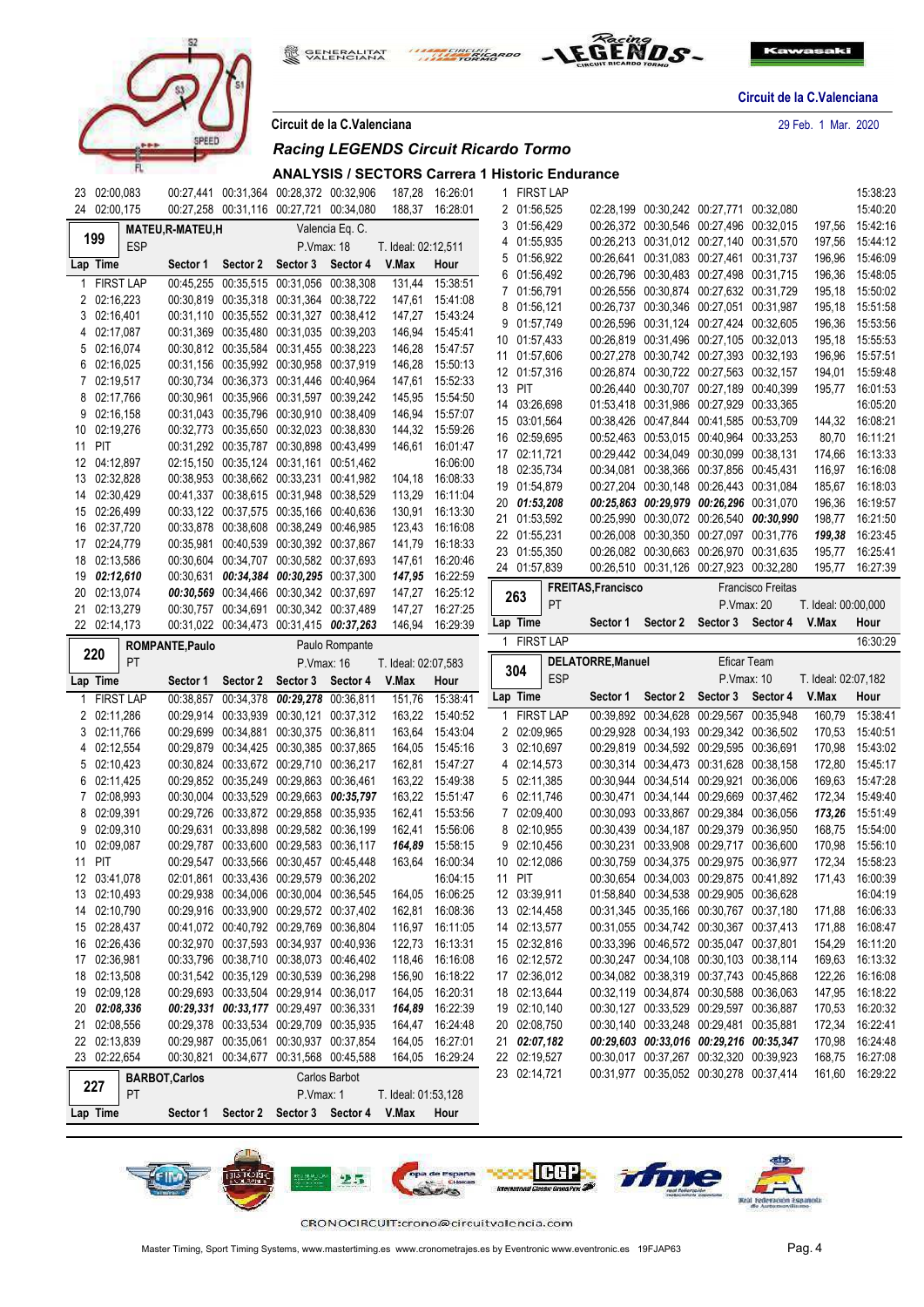

**Circuit de la C.Valenciana** 29 Feb. 1 Mar. 2020

**GENERALITAT**<br>VALENCIANA

愈

# *Racing LEGENDS Circuit Ricardo Tormo*

# **ANALYSIS / SECTORS Carrera 1 Historic Endurance**

THE CIRCUIT ARDO

|                |                             |                  | <b>NUNES-daIMASO</b>   |                        | Nuno Nunes             |                        |                     |                      |  |  |  |  |  |
|----------------|-----------------------------|------------------|------------------------|------------------------|------------------------|------------------------|---------------------|----------------------|--|--|--|--|--|
|                | 317                         | PT               |                        |                        | P.Vmax: 17             |                        | T. Ideal: 02:09,604 |                      |  |  |  |  |  |
|                | Lap Time                    |                  | Sector 1               | Sector 2               | Sector 3               | Sector 4               | V.Max               | Hour                 |  |  |  |  |  |
| 1              |                             | <b>FIRST LAP</b> | 00:41,746              | 00:34,849              | 00:30,694              | 00:38,141              | 141,18              | 15:38:47             |  |  |  |  |  |
| 2              | 02:12,428                   |                  | 00:30,752              | 00:34,076              | 00:30,478              | 00:37,122              | 154,65              | 15:40:59             |  |  |  |  |  |
| 3              | 02:11,079                   |                  | 00:29,922              | 00:34,177              | 00:29,682              | 00:37,298              | 153,55              | 15:43:10             |  |  |  |  |  |
| 4              | 02:12,377                   |                  | 00:29,812              | 00:34,580              | 00:30,044              | 00:37,941              | 156,52              | 15:45:23             |  |  |  |  |  |
| 5              | 02:12,320                   |                  | 00:30,184              | 00:34,840              | 00:30,115              | 00:37,181              | 152,83              | 15:47:35             |  |  |  |  |  |
| 6              | 02:12,152                   |                  | 00:29,876              | 00:35,658              | 00:29,820              | 00:36,798              | 158,82              | 15:49:47             |  |  |  |  |  |
| 7              | 02:12,605                   |                  | 00:30,611              | 00:35,003              | 00:30,145              | 00:36,846              | 159,61              | 15:52:00             |  |  |  |  |  |
| 8              | 02:12,304                   |                  | 00:30,533              | 00:34,648              | 00:29,851              | 00:37,272              | 155,77              | 15:54:12             |  |  |  |  |  |
| 9              | 02:11,013                   |                  | 00:29,795              | 00:34,392              | 00:29,666              | 00:37,160              | 159,21              | 15:56:23             |  |  |  |  |  |
| 10             | 02:11.271                   |                  | 00:29,470              | 00:34,573              | 00:30,649              | 00:36,579              | 160,00              | 15:58:34             |  |  |  |  |  |
| 11             | PIT                         |                  | 00:30,007              | 00:34,865              | 00:30,064              | 00:44,721              | 156,14              | 16:00:54             |  |  |  |  |  |
| 12             | 03:44,080                   |                  | 01:58,588              | 00:36,116              | 00:31,547              | 00:37,829              |                     | 16:04:38             |  |  |  |  |  |
| 13             | 02:16,987                   |                  | 00:31,729              | 00:35,784              | 00:31,845              | 00:37,629              | 157,28              | 16:06:55             |  |  |  |  |  |
| 14             | 02:16,139                   |                  | 00:32,134              | 00:35,706              | 00:30,460              | 00:37,839              | 156,90              | 16:09:11             |  |  |  |  |  |
| 15             | 02:19,407                   |                  | 00:30,775              | 00:35,445              | 00:35,629              | 00:37,558              | 159,61              | 16:11:30             |  |  |  |  |  |
| 16             | 02:13,208                   |                  | 00:30,310              | 00:34,875              | 00:30,973              | 00:37,050              | 160,00              | 16:13:44             |  |  |  |  |  |
| 17             | 02:29,549                   |                  | 00:30,820              | 00:35,437              | 00:36,664              | 00:46,628              | 160,00              | 16:16:13             |  |  |  |  |  |
| 18             | 02:14,534                   |                  | 00:31,007              | 00:35,580              | 00:30,354              | 00:37,593              | 160,79              | 16:18:28             |  |  |  |  |  |
| 19             | 02:11,219                   |                  | 00:30,035              | 00:35,064              | 00:29,728              | 00:36,392              | 158,82              | 16:20:39             |  |  |  |  |  |
| 20             | 02:12,445                   |                  | 00:30,031              | 00:34,671              | 00:30,742              | 00:37,001              | 161,60              | 16:22:51             |  |  |  |  |  |
| 21             | 02:13,217                   |                  | 00:30,228              | 00:35,117              | 00:30,720              | 00:37,152              | 160,00              | 16:25:05             |  |  |  |  |  |
| 22             | 02:12,660                   |                  | 00:29,818              | 00:35,193              | 00:31,207              | 00:36,442              | 159,61              | 16:27:17             |  |  |  |  |  |
| 23             | 02:12,841                   |                  | 00:30,857              | 00:34,787              | 00:29,990              | 00:37,207              | 162,00              | 16:29:30             |  |  |  |  |  |
|                |                             |                  |                        |                        |                        |                        |                     |                      |  |  |  |  |  |
|                | <b>DaIMASO-NUNES</b><br>337 |                  |                        |                        |                        |                        |                     |                      |  |  |  |  |  |
|                |                             | PT               |                        |                        |                        | Piero dal Maso         |                     |                      |  |  |  |  |  |
|                |                             |                  |                        |                        | P.Vmax: 9              |                        | T. Ideal: 02:02,739 |                      |  |  |  |  |  |
|                | Lap Time                    |                  | Sector 1               | Sector 2               | Sector 3               | Sector 4               | V.Max               | Hour                 |  |  |  |  |  |
| 1              |                             | <b>FIRST LAP</b> | 00:39,481              | 00:34,365              | 00:28,950              | 00:34,757              | 152,83              | 15:38:39             |  |  |  |  |  |
| 2              | 02:03,882                   |                  | 00:28,319              | 00:32,748              | 00:28,548              | 00:34,267              | 174,19              | 15:40:43             |  |  |  |  |  |
| 3              | 02:04,057                   |                  | 00:28,778              | 00:32,864              | 00:28,314              | 00:34,101              | 173,73              | 15:42:47             |  |  |  |  |  |
| 4              | 02:06,104                   |                  | 00:29,018              | 00:33,625              | 00:29,009              | 00:34,452              | 174,19              | 15:44:53             |  |  |  |  |  |
| 5              | 02:06,667                   |                  | 00:30,174              | 00:33,002              | 00:29,007              | 00:34,484              | 173,26              | 15:47:00             |  |  |  |  |  |
| 6              | 02:04,659                   |                  | 00:28,266              | 00:32,763              | 00:28,667              | 00:34,963              | 173,26              | 15:49:04             |  |  |  |  |  |
| $\overline{7}$ | 02:04,468                   |                  | 00:28,602              | 00:32,591              | 00:28,530              | 00:34,745              | 170,98              | 15:51:09             |  |  |  |  |  |
| 8              | 02:03,620                   |                  | 00:28,784              | 00:32,195              | 00:28,224              | 00:34,417              | 173,73              | 15:53:12             |  |  |  |  |  |
| 9              | 02:04,935                   |                  | 00:28,558              | 00:32,458              | 00:28,751              | 00:35,168              | 175,14              | 15:55:17             |  |  |  |  |  |
| 10             | 02:04,748                   |                  | 00:28,253              | 00:32,545              | 00:28,609              | 00:35,341              | 173,73              | 15:57:22             |  |  |  |  |  |
| 11             | PIT                         |                  | 00:28,988              | 00:32,937              | 00:29,242              | 00:38,453              | 165,31              | 15:59:32             |  |  |  |  |  |
| 12             | 03:30,392                   |                  | 01:53,877              | 00:32,553              | 00:28,726              | 00:35,236              |                     | 16:03:02             |  |  |  |  |  |
| 13             | 02:06,867                   |                  | 00:28,307              | 00:33,437              | 00:28,965              | 00:36,158              | 172,80              | 16:05:09             |  |  |  |  |  |
| 14             | 02:10,257                   |                  | 00:30,458              | 00:33,993              | 00:29,837              | 00:35,969              | 162,41              | 16:07:19             |  |  |  |  |  |
| 15             | 02:07,520                   |                  | 00:29,432              | 00:33,652              | 00:29,346              | 00:35,090              | 169,19              | 16:09:27             |  |  |  |  |  |
| 16             | 02:11,509                   |                  | 00:29,086              | 00:33,682              | 00:32,195              | 00:36,546              | 170,53              | 16:11:38             |  |  |  |  |  |
| 17             | 02:09,581                   |                  | 00:30,427              | 00:33,708              | 00:29,617              | 00:35,829<br>00:46,651 | 154,65              | 16:13:48             |  |  |  |  |  |
| 18             | 02:27,800                   |                  | 00:30,035              | 00:34,584              | 00:36,530              |                        | 164,47              | 16:16:15             |  |  |  |  |  |
| 19             | 02:06,862                   |                  | 00:29,196              | 00:34,389              | 00:28,721              | 00:34,556              | 173,26              | 16:18:22             |  |  |  |  |  |
| 20             | 02:09,712                   |                  | 00:30,134              | 00:33,502              | 00:29,608              | 00:36,468              | 174,66              | 16:20:32             |  |  |  |  |  |
| 21             | 02:04,663                   |                  | 00:29,495              | 00:32,161              | 00:28,817              | 00:34,190              | 175,61              | 16:22:37             |  |  |  |  |  |
| 22<br>23       | 02:03,669<br>02:05,307      |                  | 00:28,303<br>00:28,718 | 00:32,479<br>00:32,628 | 00:28,636<br>00:29,083 | 00:34,251<br>00:34,878 | 173,73<br>171,88    | 16:24:40<br>16:26:46 |  |  |  |  |  |





EGEND.S.

**Circuit de la C.Valenciana**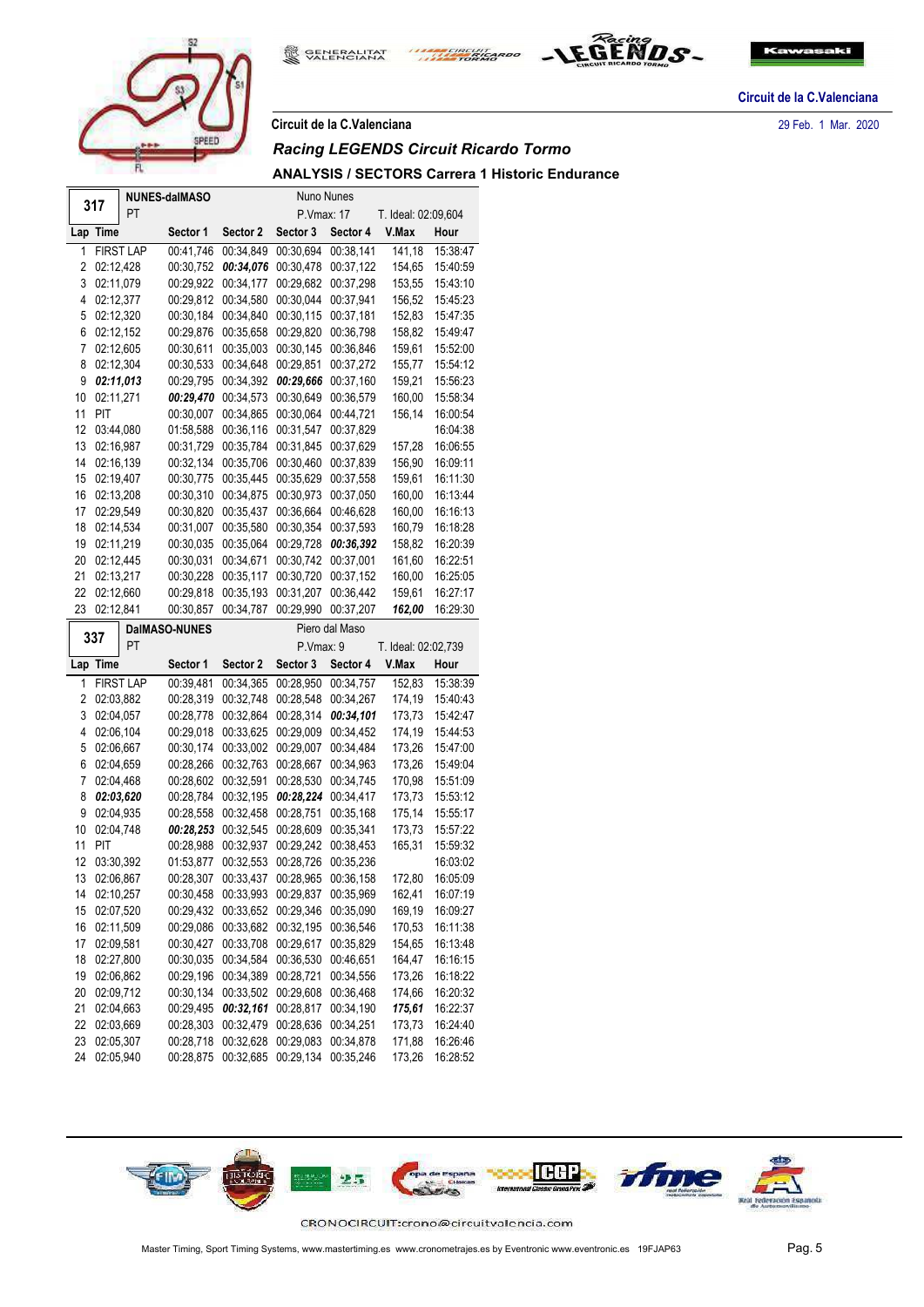





0 Laps:

## **Racing LEGENDS Circuit Ricardo Tormo**

**29 Feb. 1 Mar. 2020**

**Carrera 1 Historic Endurance Results N. Driver Length:** 4005 metros Team **Car Nat.** Pos. N. Driver Team Car Nat. Laps Time Best Lap Last Lap iL Laps Time Best Lap Last Lap iL Gap Interval Speed Gr Div **Circuit de la C.Valenciana** 1 60 BASTOS-AMARAL Pedro Bastos Porsche 911 3. PT 24 51:43,786 *01:55,808* 01:57,800 13 111,52 HE H76 2 83 IGLESIAS-SILVA Bruno Iglesias Porsche 911 3. PT 24 51:59,031 01:58,583 02:02,296 3 00:15,245 00:15,245 110,94 HE H76 3 176 DAVILA,Eduardo AECD Porsche 911 3. ESP 24 52:04,762 01:57,832 02:00,175 4 00:20,976 00:05,731 110,77 HE H76 4 75 BRIZIDO,Carlos Carlos Brizido Porsche 911 3. PT 24 52:26,092 01:59,580 02:01,904 7 00:42,306 00:21,330 109,99 HE H76 H76

riprint

Best Lap: Rider 60 - BASTOS-AMARAL - Time: 01:55,808 at 124,50 Km/h

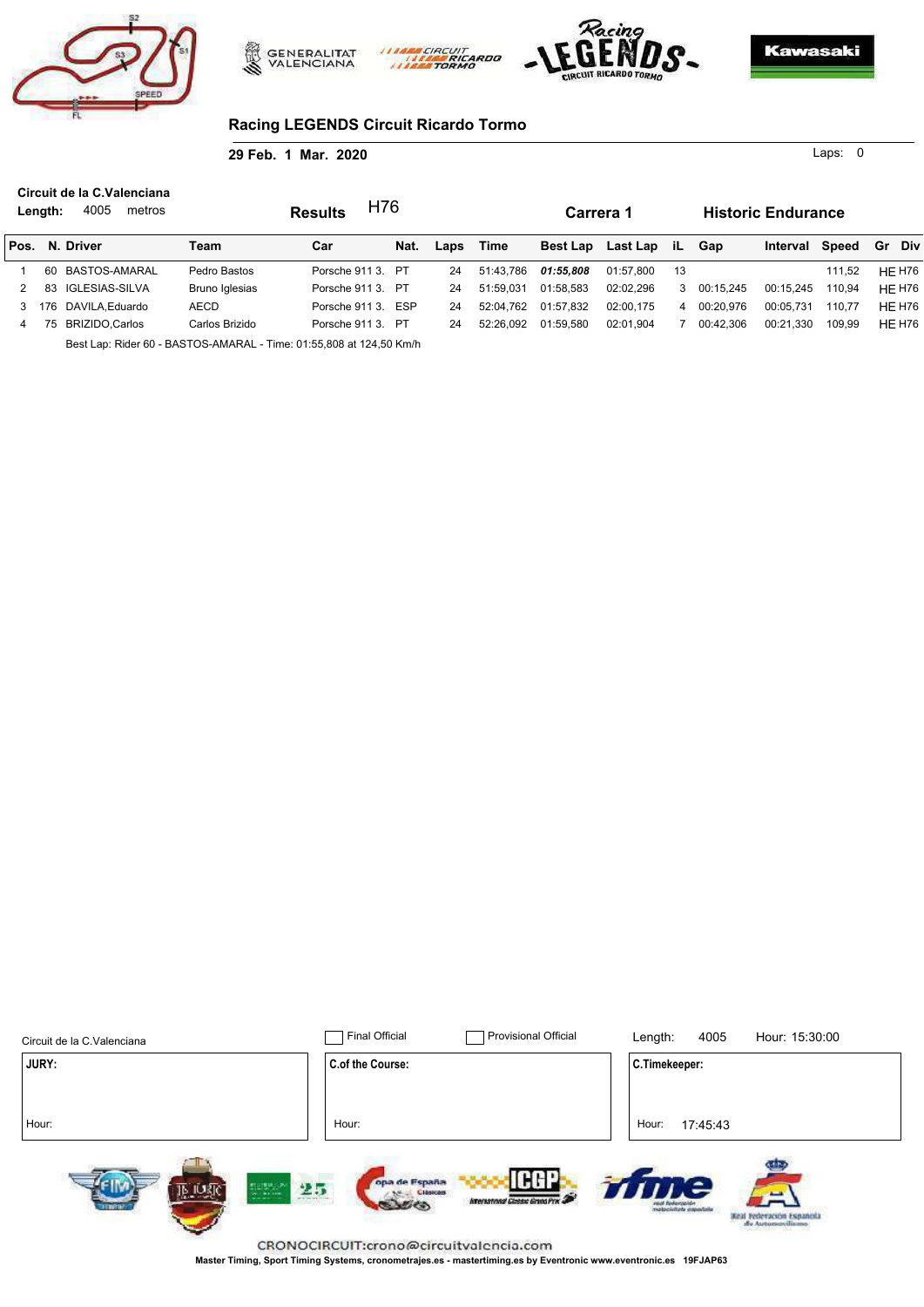





0 Laps:

# **Racing LEGENDS Circuit Ricardo Tormo**

**29 Feb. 1 Mar. 2020**

| Length: | Circuit de la C.Valenciana<br>4005<br>metros |                        | GTP<br><b>Results</b> |           |      |           | Carrera 1 |                      |      |           | <b>Historic Endurance</b> |        |              |
|---------|----------------------------------------------|------------------------|-----------------------|-----------|------|-----------|-----------|----------------------|------|-----------|---------------------------|--------|--------------|
|         | Pos. N. Driver                               | Team                   | Car                   | Nat.      | Laps | Time      |           | Best Lap Last Lap iL |      | Gap       | Interval Speed            |        | Gr Div       |
| 227     | BARBOT.Carlos                                | Carlos Barbot          | Merlvn MK4            | <b>PT</b> | 24   | 51:17.332 | 01:53.208 | 01:57.839            | - 20 |           |                           | 112.46 | <b>HEGTP</b> |
| 11      | CAZALOT.Florent                              | <b>Florent Cazalot</b> | Lotus Seven           | <b>FR</b> | 24   | 51:56.477 | 01:59.779 | 01:59.779            | 24   | 00:39.145 | 00:39.145                 | 111.05 | <b>HEGTP</b> |
|         | 3 220 ROMPANTE.Paulo                         | Paulo Rompante         | Alfa Romeo TI         | PT        | 23   | 53:27.813 | 02:08.336 | 02:22.654            | 20   | -1 Lap    | -1 Lap                    | 103,4  | <b>HEGTP</b> |
|         | -                                            | $\blacksquare$         |                       |           |      |           |           |                      |      |           |                           |        |              |

**CIRCUI** 

Best Lap: Rider 227 - BARBOT,Carlos - Time: 01:53,208 at 127,36 Km/h

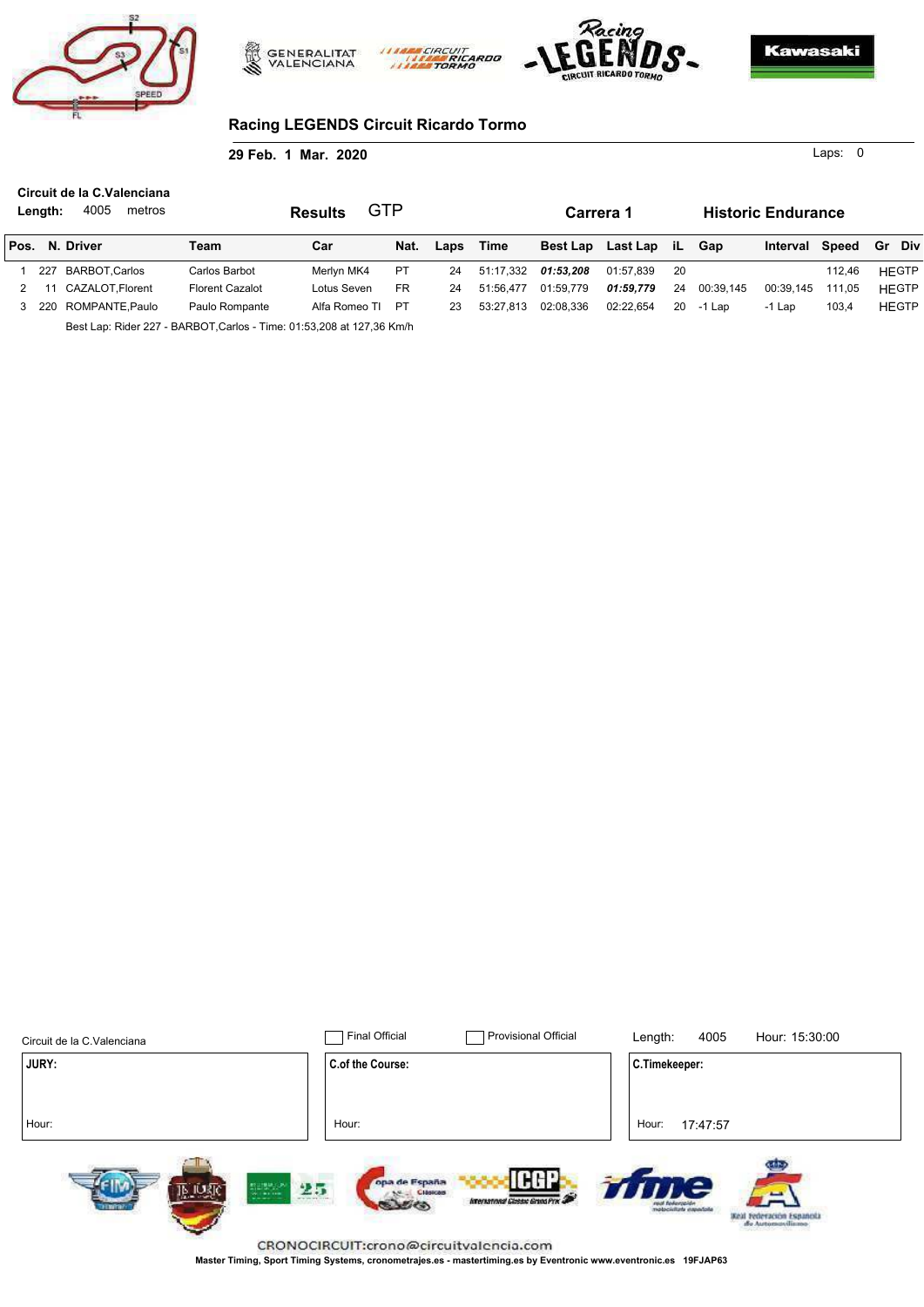





0 Laps:

## **Racing LEGENDS Circuit Ricardo Tormo**

**29 Feb. 1 Mar. 2020**

**Carrera 1 Historic Endurance Results N. Driver Length:** 4005 metros **Team Nat.** Pos. N. Driver Team Car Nat. Laps Time Best Lap Last Lap iL Car **Nat.** Laps Time Best Lap Last Lap iL Gap Interval Speed Gr Div **Circuit de la C.Valenciana** 1 58 GUTIERREZ-FUSTER AECD Porsche 2.5 ST ESP 24 52:15,497 *01:59,928* 02:03,835 10 110,38 HE H71 2 337 DalMASO-NUNES Piero dal Maso Porsche 2.5 ST PT 24 52:30,392 02:03,620 02:05,940 8 00:14,895 00:14,895 109,85 HE H71 3 51 SANTOS-PETIZ Jorge Santos Alfa Romeo GTAPT 24 53:21,476 02:02,933 02:23,914 8 01:05,979 00:51,084 108,1 HE H71 4 304 DELATORRE,Manuel Eficar Team Porsche 914/6 ESP 23 53:01,032 02:07,182 02:14,721 21 -1 Lap -1 Lap 104,25 HE H71 5 157 GARCIA,I-GARCIA,A E. C. Alcala Porsche 2.5 ST ESP 23 53:25,455 02:05,646 02:30,011 2 -1 Lap 00:24,423 103,47 HE H71 6 59 FERRAO-MOUTINHO Manuel Ferrão Ford Escort TC PT 12 26:34,947 02:10,699 02:11,371 5 -12 Lap -11 Lap 108,54 HE H71 H71

riprint

Best Lap: Rider 58 - GUTIERREZ-FUSTER - Time: 01:59,928 at 120,22 Km/h

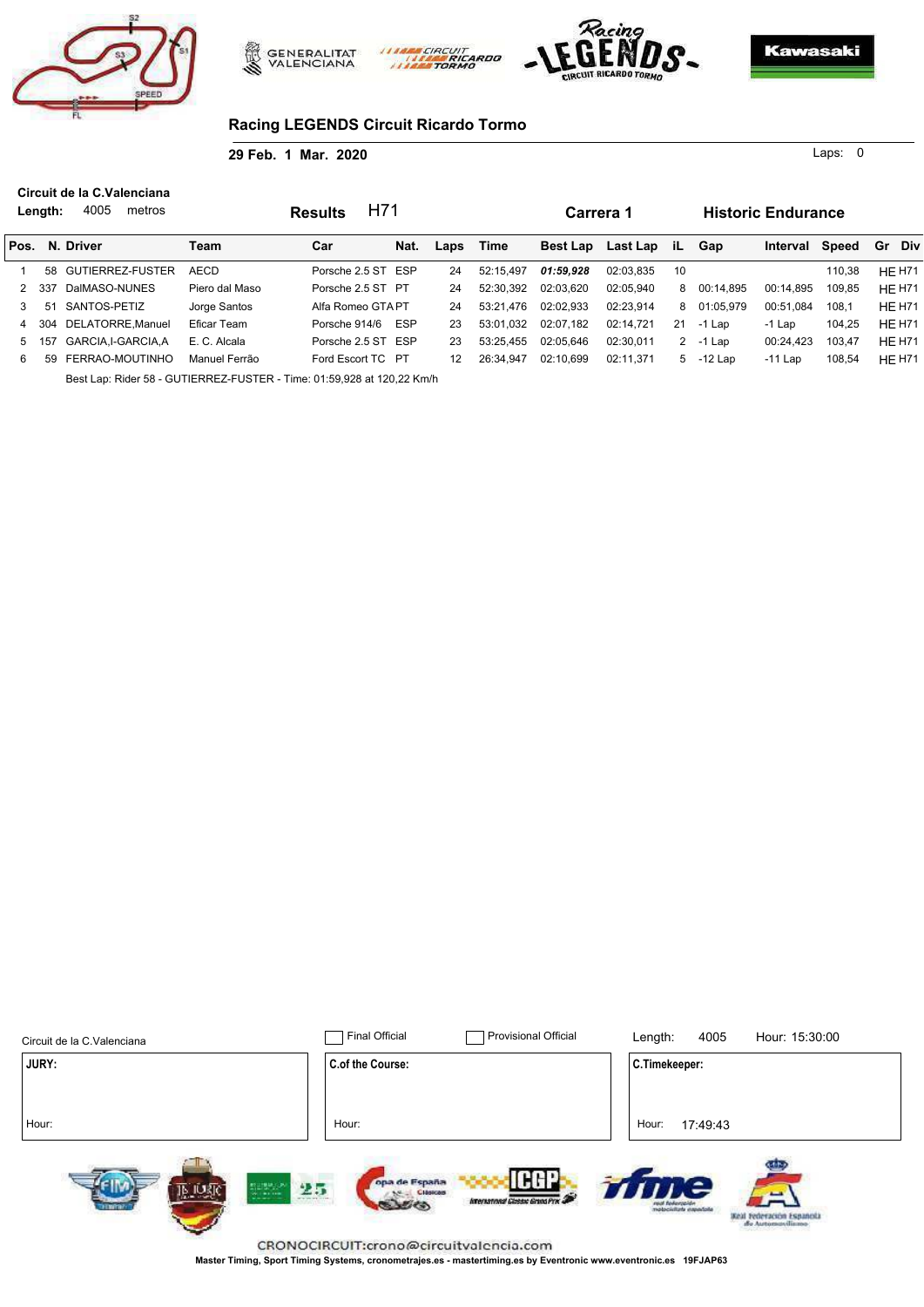





# **Racing LEGENDS Circuit Ricardo Tormo**

| 29 Feb. 1 Mar. 2020                                     |  |                    |               |                |            |      |           |           |                      |   |                           |                | Laps: $0$ |        |               |
|---------------------------------------------------------|--|--------------------|---------------|----------------|------------|------|-----------|-----------|----------------------|---|---------------------------|----------------|-----------|--------|---------------|
| Circuit de la C.Valenciana<br>4005<br>metros<br>Length: |  |                    |               | <b>Results</b> | H71        |      |           |           | Carrera 1            |   | <b>Historic Endurance</b> |                |           |        |               |
|                                                         |  | Pos. N. Driver     | Team          | Car            | Nat.       | Laps | Time      |           | Best Lap Last Lap iL |   | Gap                       | Interval Speed |           | Gr Div |               |
|                                                         |  | 62 NOGERA, Antonio | A.C. Alcalans | Lotus Elan S1  | <b>ESP</b> | 23   | 52:05,001 | 02:03,155 | 02:03,542            | 5 |                           |                | 106.12    |        | <b>HE H65</b> |

Best Lap: Rider 62 - NOGERA,Antonio - Time: 02:03,155 at 117,07 Km/h

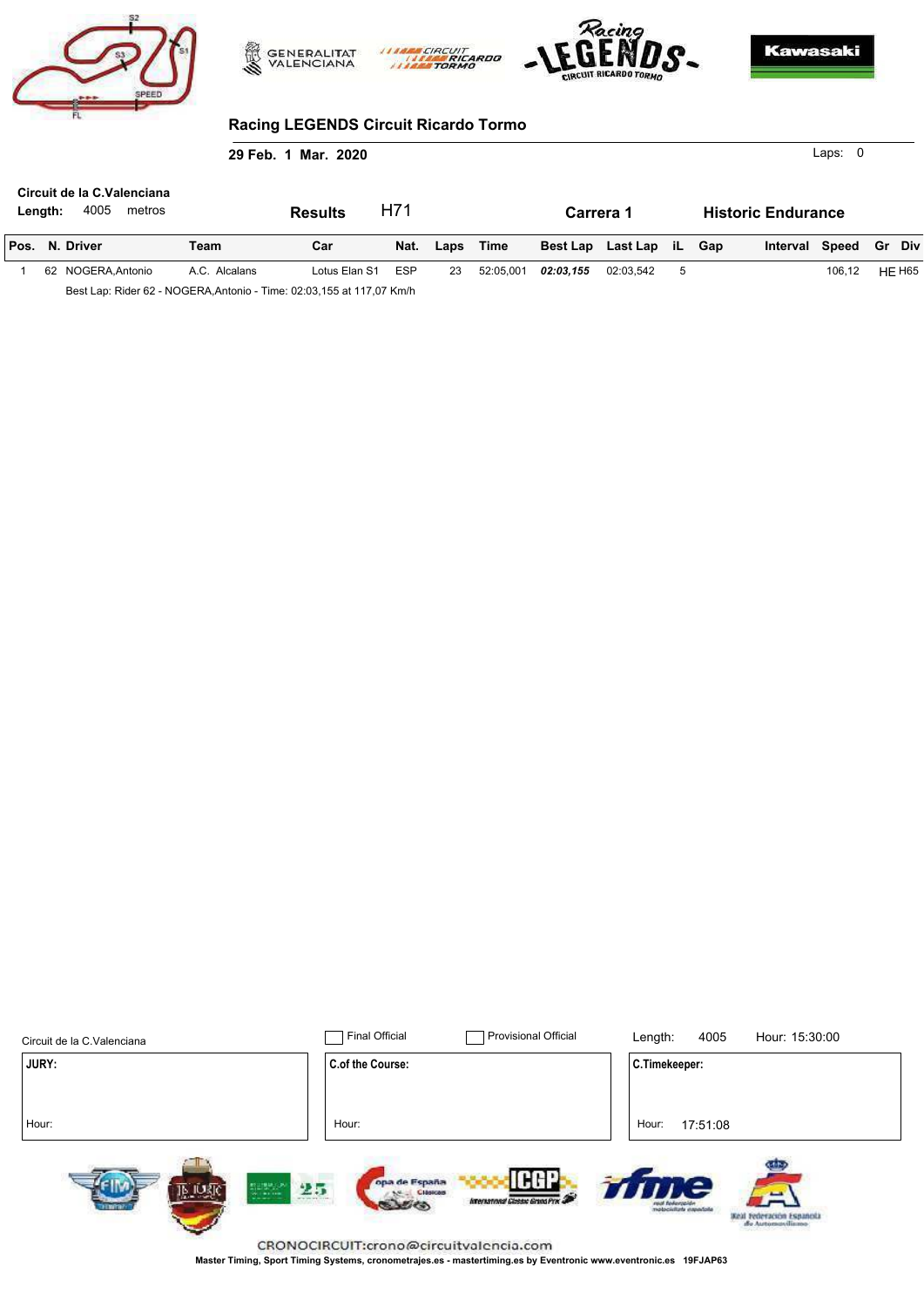





0 Laps:

## **Racing LEGENDS Circuit Ricardo Tormo**

**29 Feb. 1 Mar. 2020**

**Carrera 1 Historic Endurance Results N. Driver Pos. iL Length:** 4005 metros Team **Car Nat.** Laps Time Best Lap Last Lap iL Gap Interval Speed Gr Div **Circuit de la C.Valenciana** 1 103 SOUSA,Luis Luis S. Ribeiro Ford Cortina L PT 23 53:00,722 *02:07,774* 02:11,496 21 104,28 HEGDS 2 317 NUNES-dalMASO Nuno Nunes Porsche 911 SW PT 23 53:08,922 02:11,013 02:12,841 9 00:08,200 00:08,200 104,02 HEGDS 3 46 BELTRAN-FONT Esc. Barcelona Porsche 911 SW PT 23 53:17,224 02:11,327 02:21,972 10 00:16,502 00:08,302 103,73 HEGDS 4 199 MATEU,R-MATEU,H Valencia Eq. C. Alfa Romeo Spr ESP 22 53:18,011 02:12,610 02:14,173 19 -1 Lap -1 Lap 99,19 HEGDS 5 42 VELASCO, Guillermo AECD Datsun 1200 ESP 20 52:16,133 02:27,529 02:29,453 14 -3 Lap -2 Lap 91,95 HEGDS GDS

riprin

Best Lap: Rider 103 - SOUSA,Luis - Time: 02:07,774 at 112,84 Km/h

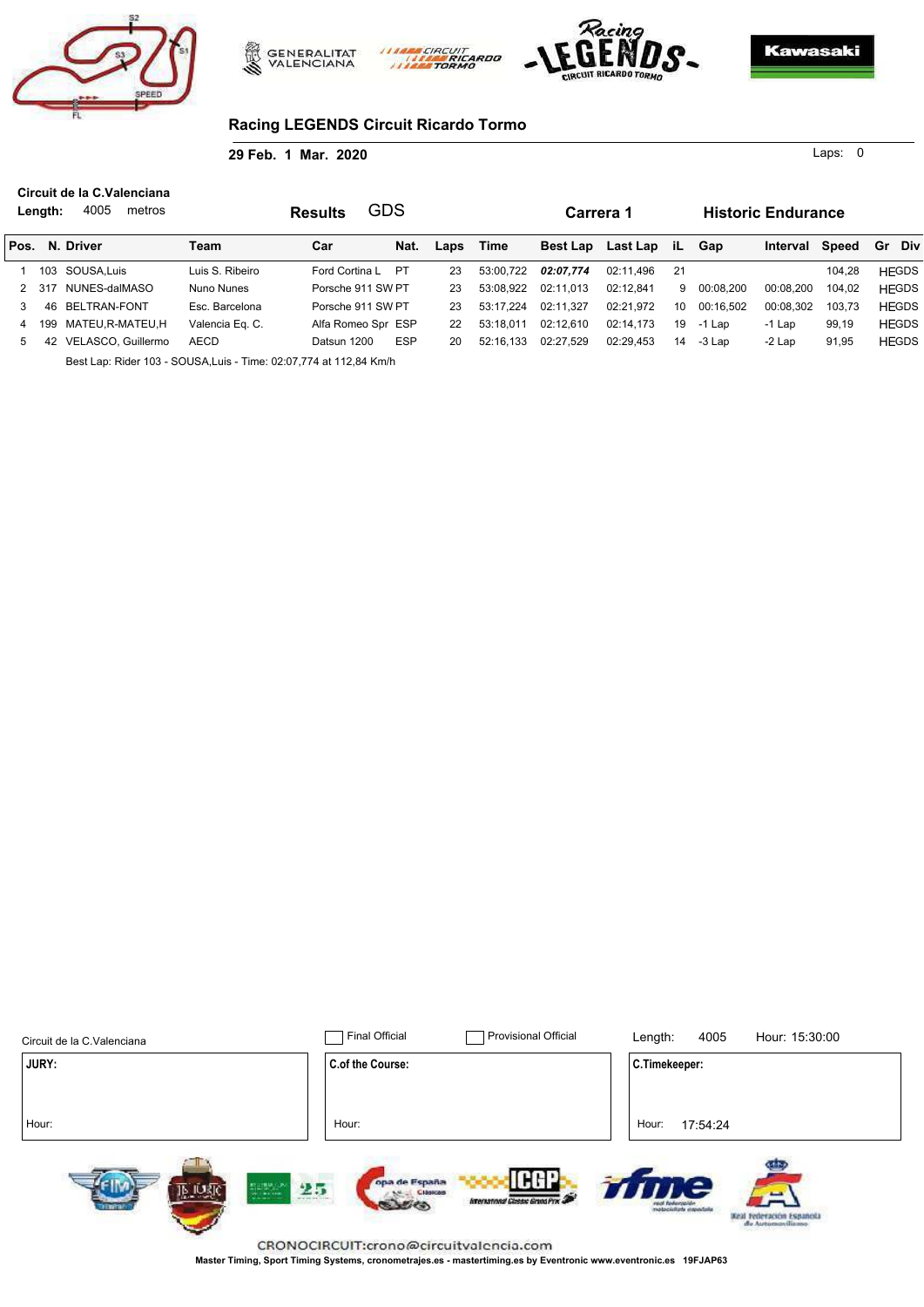





**Circuit de la C.Valenciana** 29 Feb. 1 Mar. 2020

## *Racing LEGENDS Circuit Ricardo Tormo*

## **Análisis por vuelta Carrera 1 Historic Endurance**

| Lap: $1$   |                  |                  | 304        | 02:10.697     | 45,976     | 51         | 02:03,776     | 51,471     | 83         | 02:00.198     | 31,340     |
|------------|------------------|------------------|------------|---------------|------------|------------|---------------|------------|------------|---------------|------------|
| <b>Num</b> | <b>Tiempo</b>    | <b>GAP</b>       | 220        | 02:11,766     | 47,655     | 62         | 02:03,955     | 52,333     | 58         | 02:01.009     | 44,424     |
| 227        | <b>FIRST LAP</b> |                  | 103        | 02:10,918     | 47,763     | 337        | 02:04,659     | 58,852     | 11         | 02:01,768     | 44,729     |
| 176        | <b>FIRST LAP</b> | 2,864            | 46         | 02:11,635     | 51,947     | 42         | 02:29,764     | 01:01,3    | 199        | 02:17,766     | 54,496     |
| 60         | <b>FIRST LAP</b> | 3,563            | 317        | 02:11,079     | 54,216     | 157        | 02:07,829     | 01:07,4    | 75         | 02:00,959     | 54,844     |
| 58         | <b>FIRST LAP</b> | 6,255            | 59         | 02:12,450     | 56,730     | 220        | 02:11,425     | 01:32,7    | 51         | 02:03.261     | 01:10,5    |
| 83         | <b>FIRST LAP</b> | 6,460            | 199        | 02:16,401     | 01:08,0    | 103        | 02:11,745     | 01:33,1    | 62         | 02:04,180     | 01:13,5    |
| 11         | <b>FIRST LAP</b> | 8,809            | 42         | 02:28,632     | 01:48,1    | 304        | 02:11,746     | 01:34,3    | 337        | 02:04,935     | 01:21,2    |
| 51         | <b>FIRST LAP</b> | 10,638           | Lap: $4$   |               |            | 46         | 02:12,020     | 01:40,6    | 157        | 02:09,815     | 01:48,2    |
| 62         | <b>FIRST LAP</b> | 11,316           | <b>Num</b> | <b>Tiempo</b> | <b>GAP</b> | 317        | 02:12,152     | 01:41,7    | Lap: 10    |               |            |
| 157        | <b>FIRST LAP</b> | 13,265           | 227        | 01:55,935     |            | 59         | 02:11,460     | 01:41,7    | Num        | <b>Tiempo</b> | <b>GAP</b> |
| 337        | <b>FIRST LAP</b> | 15,786           | 60         | 01:57,793     | 8,767      | Lap: $7$   |               |            | 227        | 01:57,433     |            |
| 220        | <b>FIRST LAP</b> | 17,557           | 176        | 01:57,832     | 11,117     | <b>Num</b> | <b>Tiempo</b> | <b>GAP</b> | 220        | 02:09,310     | 12,308     |
| 304        | <b>FIRST LAP</b> | 18,268           | 83         | 01:59,404     | 14,801     | 227        | 01:56,791     |            | 103        | 02:08,966     | 13,142     |
| 103        | <b>FIRST LAP</b> | 19,060           | 58         | 02:01,847     | 20,219     | 199        | 02:16,025     | 11,083     | 60         | 01:57,733     | 13,895     |
| 75         | <b>FIRST LAP</b> | 20,424           | 11         | 02:01.673     | 24,404     | 60         | 01:57,607     | 11,844     | 304        | 02:10,456     | 17,048     |
| 46         | <b>FIRST LAP</b> | 21,202           | 75         | 02:01,447     | 36,939     | 176        | 01:58,679     | 17,156     | 176        | 02:01,252     | 27,137     |
| 317        | <b>FIRST LAP</b> | 23,663           | 51         | 02:04,544     | 36,945     | 83         | 01:59,645     | 24,015     | 46         | 02:11,955     | 27,502     |
| 59         | <b>FIRST LAP</b> | 24,298           | 62         | 02:05,409     | 38,637     | 58         | 02:01,353     | 34,834     | 59         | 02:12,220     | 28,519     |
| 199        | <b>FIRST LAP</b> | 28,367           | 337        | 02:06,104     | 40,940     | 11         | 02:00,561     | 34,936     | 317        | 02:11,013     | 29,544     |
| 42         | <b>FIRST LAP</b> | 42,313           | 157        | 02:07,726     | 46,641     | 75         | 01:59,580     | 46,825     | 83         | 02:01,308     | 35,215     |
| 14         | <b>FIRST LAP</b> | 01:10,7          | 103        | 02:12,114     | 01:03,9    | 51         | 02:03,540     | 58,220     | 42         | 02:29,175     | 44,068     |
|            |                  |                  | 220        | 02:12,554     | 01:04,2    | 62         | 02:04,434     | 59,976     | 58         | 01:59,928     | 46,919     |
| Lap: 2     |                  |                  | 304        | 02:14,573     | 01:04,6    | 337        | 02:04,468     | 01:06,5    | 11         | 01:59,904     | 47,200     |
| Num        | <b>Tiempo</b>    | <b>GAP</b>       | 46         | 02:14,185     | 01:10,1    | 157        | 02:10,662     | 01:21,2    | 75         | 02:01,316     | 58,727     |
| 48         | <b>FIRST LAP</b> |                  | 317        | 02:12,377     | 01:10,6    | 42         | 02:30,855     | 01:35,3    | 199        | 02:16,158     | 01:13,2    |
| 263        | <b>FIRST LAP</b> | 1,161            | 59         | 02:12,202     | 01:12,9    | 220        | 02:08,993     | 01:44,9    | 51         | 02:03.438     | 01:16,5    |
| 227        | 01:56,525        | 45,364           | 199        | 02:17,087     | 01:29,1    | 103        | 02:09,152     | 01:45,4    | 62         | 02:03.981     | 01:20,1    |
| 60         | 01:58,566        | 50,968           |            |               |            | 304        | 02:09,400     | 01:46,9    | 337        | 02:04,748     | 01:28,5    |
| 176        | 02:00,394        | 52,097           | Lap: $5$   |               |            | 46         | 02:11,375     | 01:55,2    |            |               |            |
| 83         | 01:59,243        | 54,542           | <b>Num</b> | <b>Tiempo</b> | <b>GAP</b> | 59         | 02:10,901     | 01:55,8    | Lap: 11    |               |            |
| 58         | 02:00,391        | 55,485           | 227        | 01:56,922     |            |            |               |            | Num        | <b>Tiempo</b> | <b>GAP</b> |
| 11         | 02:01,198        | 58,846           | 60         | 01:58,320     | 10,165     | Lap: $8$   |               |            | 227        | 01:57,606     |            |
| 51         | 02:05.995        | 01:05,4          | 176        | 01:58,873     | 13,068     | <b>Num</b> | <b>Tiempo</b> | <b>GAP</b> | 157        | 02:11,312     | 4,524      |
| 62         | 02:06,174        | 01:06,3          | 83         | 02:00,044     | 17,923     | 227        | 01:56,121     |            | 60         | 01:57,748     | 14,037     |
| 157        | 02:05,646        | 01:07,7          | 58         | 02:02.138     | 25,435     | 317        | 02:12,605     | 1,409      | 220        | 02:09.087     | 23,789     |
| 337        | 02:03,882        | 01:08,5          | 11         | 02:00,312     | 27,794     | 60         | 01:57,339     | 13,062     | 103        | 02:09.703     | 25,239     |
| 75         | 02:03,220        | 01:12,4          | 42         | 02:32,764     | 28,042     | 176        | 01:59,853     | 20,888     | 176        | 01:59,542     | 29,073     |
| 304        | 02:09,965        | 01:17,0          | 75         | 02:00,603     | 40,620     | 83         | 02:00,997     | 28,891     | 304        | 02:12,086     | 31,528     |
| 220        | 02:11,286        | 01:17,6          | 51         | 02:04,164     | 44,187     | 199        | 02:19,517     | 34,479     | 83         | 02:00,168     | 37,777     |
| 103        | 02:10,739        | 01:18,6          | 62         | 02:03,155     | 44,870     | 11         | 02:01,895     | 40,710     | 46         | 02:11,327     | 41,223     |
| 46         | 02:12,064        | 01:22,1          | 337        | 02:06,667     | 50,685     | 58         | 02:02,451     | 41,164     | 59         | 02:11,072     | 41,985     |
| 317        | 02:12,428        | 01:24,9          | 157        | 02:06,371     | 56,090     | 75         | 02:00,930     | 51,634     | 317        | 02:11,271     | 43,209     |
| 59         | 02:12,936        | 01:26,0          | 220        | 02:10,423     | 01:17,7    | 51         | 02:02,933     | 01:05,0    | 11         | 02:00,505     | 50,099     |
| 199        | 02:16,223        | 01:33,4          | 103        | 02:10,847     | 01:17.8    | 62         | 02:03,302     | 01:07,1    | 58         | PIT           | 54,038     |
| 42         | 02:30,144        | 02:01,2          | 304        | 02:11,385     | 01:19,0    | 337        | 02:03,620     | 01:14,0    | 75         | 02:00,835     | 01:01,9    |
| Lap: 3     |                  |                  | 46         | 02:11,838     | 01:25,1    | 157        | 02:11,008     | 01:36,1    | 51         | 02:03,476     | 01:22,4    |
| <b>Num</b> | <b>Tiempo</b>    | <b>GAP</b>       | 317        | 02:12,320     | 01:26,0    | Lap: $9$   |               |            | 42         | PIT           | 01:22,4    |
|            |                  |                  | 59         | 02:10,699     | 01:26,7    | <b>Num</b> | <b>Tiempo</b> | <b>GAP</b> | 62         | PIT           | 01:34,1    |
| 227        | 01:56,429        |                  | 199        | 02:16,074     | 01:48,3    |            |               |            | 199        | 02:19,276     | 01:34,8    |
| 60         | 01:57,734        | 6,909            | Lap: $6$   |               |            | 227        | 01:57,749     |            | 337        | PIT           | 01:40,5    |
| 176        | 01:58,916        | 9,220            | <b>Num</b> | <b>Tiempo</b> | <b>GAP</b> | 220        | 02:09,391     | 0,431      | Lap: 12    |               |            |
| 83         | 01:58,583        | 11,332           |            |               |            | 103        | 02:09,998     | 1,609      | <b>Num</b> | <b>Tiempo</b> | <b>GAP</b> |
| 58         | 02:00,615        | 14,307           | 227        | 01:56,492     |            | 304        | 02:10,955     | 4,025      |            |               |            |
| 11         | 02:01,613        | 18,666<br>28,336 | 60         | 01:57,355     | 11,028     | 42         | 02:30,818     | 12,326     | 227        | 01:57,316     |            |
|            |                  |                  | 176        | 01:58,692     | 15,268     | 46         | 02:11,625     | 12,980     | 60         | 01:56,543     | 13,264     |
| 51         | 02:04,657        |                  |            |               |            |            |               |            |            |               |            |
| 62         | 02:04,627        | 29,163           | 83         | 01:59,730     | 21,161     | 60         | 01:58,282     | 13,595     | 157        | 02:11,190     | 18,398     |
| 337        | 02:04,057        | 30,771           | 58         | 02:01,329     | 30,272     | 59         | 02:11,750     | 13,732     | 103        | 02:08,722     | 36,645     |
| 75         | 02:00,737        | 31,427           | 11         | 01:59,864     | 31,166     | 317        | 02:12,304     | 15,964     | 176        | PIT           | 38,042     |
| 157        | 02:08,893        | 34,850           | 75         | 01:59,908     | 44,036     | 176        | 02:00,179     | 23,318     | 83         | 01:58,949     | 39,410     |



TTTE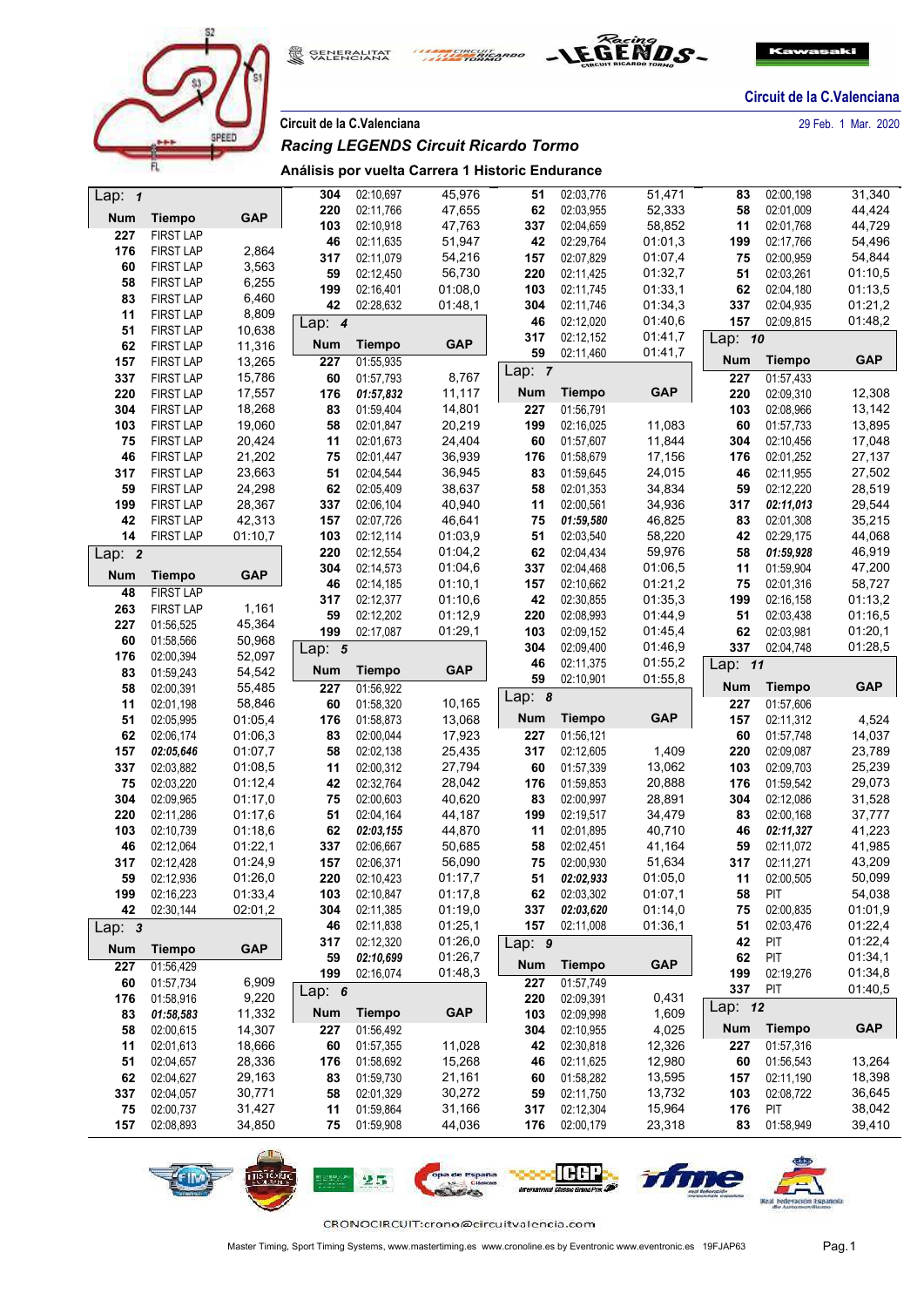





|            |                        |                    | Circuit de la C.Valenciana |                        |                                                  |            |                        |                  |            |                        | 29 Feb. 1 Mar. 2020 |
|------------|------------------------|--------------------|----------------------------|------------------------|--------------------------------------------------|------------|------------------------|------------------|------------|------------------------|---------------------|
|            |                        | SPEED              |                            |                        | <b>Racing LEGENDS Circuit Ricardo Tormo</b>      |            |                        |                  |            |                        |                     |
|            | FL.                    |                    |                            |                        | Análisis por vuelta Carrera 1 Historic Endurance |            |                        |                  |            |                        |                     |
| 220        | PIT                    | 45,491             | 199                        | 02:32,828              | 02:32,8                                          | 157        | 02:37,868              | 5,409            | 227        | 01:53,592              | 1,125               |
| 304        | PIT                    | 50,636             | 176                        | 02:28,490              | 02:33,5                                          | 199        | 02:37,720              | 6,487            | 176        | 01:58,023              | 13,704              |
| 59         | 02:11,821              | 56,490             | 103                        | 02:18,845              | 02:34,3                                          | 103        | 02:37,438              | 6,715            | 83         | 02:03,475              | 25,531              |
| 46         | PIT                    | 01:02,8            | 83                         | 02:18,723              | 02:35,2                                          | 220        | 02:36,981              | 6,769            | 62         | 02:04,142              | 25,567              |
| 11         | PIT                    | 01:05,0            | 220                        | 02:10,790              | 02:35,9                                          | 304        | 02:36,012              | 7,045            | 11         | 02:01,961              | 26,553              |
| 317        | PIT                    | 01:05,5            | 75                         | 02:11,045              | 02:36,5                                          | 176        | 02:35,093              | 7,054            | 75         | 02:02,654              | 26,641              |
| 75         | 02:00,976              | 01:05,6            | 304                        | 02:13,577              | 02:46,6                                          | 227        | 02:35,734              | 7,210            | 58         | 02:03,364              | 37,095              |
| 51         | PIT                    | 01:34.6            | 11                         | 02:10,661              | 02:57,9                                          | 83         | 02:35,036              | 7,658            | 337        | 02:04,663              | 47,689              |
| 199        | PIT                    | 01:59,0            | 46                         | 02:16,155              | 03:10,1                                          | 75         | 02:35,567              | 8,603            | 220        | 02:08,336              | 49,977              |
| Lap: 13    |                        |                    | 317<br>58                  | 02:16,139<br>02:14,343 | 03:10.8<br>03:21,1                               | 11<br>46   | 02:35,377<br>02:29,683 | 9,204<br>11,492  | 103<br>304 | 02:08,188<br>02:08,750 | 50,892<br>51,815    |
| <b>Num</b> | <b>Tiempo</b>          | <b>GAP</b>         | 51                         | 02:14,787              | 03:22,8                                          | 317        | 02:29,549              | 11,983           | 51         | 02:07.860              | 52,792              |
| 227        | PIT                    |                    | 337                        | 02:07,520              | 03:26,3                                          | 58         | 02:28,808              | 12,442           | 46         | 02:11.572              | 01:00,5             |
| 60         | 01:55,808              | 4,337              | Lap: 16                    |                        |                                                  | 51         | 02:28,256              | 14,065           | 157        | 02:15,495              | 01:01,6             |
| 157        | 02:10,582              | 24,245             |                            |                        |                                                  | 337        | 02:27,800              | 14,216           | 317        | 02:12,445              | 01:02,4             |
| 83         | PIT                    | 38,723             | <b>Num</b>                 | <b>Tiempo</b>          | <b>GAP</b>                                       | Lap: 19    |                        |                  | 199        | 02:12,610              | 01:09,6             |
| 103        | PIT                    | 47,265             | 60                         | 03:31,283              |                                                  |            |                        |                  | 42         | 02:28,798              | 01:47,9             |
| 58         | 04:00,920              | 52,907             | 62                         | 02:05,423              | 4,175                                            | <b>Num</b> | <b>Tiempo</b>          | <b>GAP</b>       | Lap: 22    |                        |                     |
| 59         | 02:11,371              | 01:03,1            | 42                         | 02:38,741              | 01:29,0                                          | 60         | 01:55,904              |                  | <b>Num</b> | Tiempo                 | <b>GAP</b>          |
| 75<br>337  | PIT<br>03:30,392       | 01:06,9<br>01:08,8 | 157<br>199                 | 02:39,122<br>02:30,429 | 01:30,8<br>01:31,9                               | 227<br>62  | 01:54,879<br>02:04,244 | 6,185<br>9,015   | 227        | 01:55,231              |                     |
| 42         | 03:55,533              | 01:15,9            | 103                        | 02:29,392              | 01:32,4                                          | 176        | 01:58.177              | 9,327            | 60         | 01:56,915              | 0,559               |
| 62         | 03:45,801              | 01:17,9            | 220                        | 02:28,437              | 01:33,0                                          | 83         | 02:01,430              | 13,184           | 176        | 01:58,013              | 15,361              |
| Lap: $14$  |                        |                    | 304                        | 02:32,816              | 01:48,1                                          | 75         | 02:02,494              | 15,193           | 83         | 02:01.799              | 30,974              |
|            |                        |                    | 227                        | 02:59,695              | 01:49,4                                          | 11         | 02:02,923              | 16,223           | 11         | 02:00,896              | 31,093              |
| Num        | <b>Tiempo</b>          | <b>GAP</b>         | 176                        | 02:47,851              | 01:50,1                                          | 58         | 02:05,640              | 22,178           | 75         | 02:01,305              | 31,590              |
| 60         | 01:56,158              |                    | 83                         | 02:47,735              | 01:51,7                                          | 220        | 02:13,508              | 24,373           | 62         | 02:04,217              | 33,428              |
| 176        | 03:31,163              | 3,975              | 75                         | 02:47,399              | 01:52,6                                          | 304        | 02:13,644              | 24,785           | 58         | 02:03,375              | 44,114              |
| 220<br>304 | 03:41,078<br>03:39,911 | 21,339<br>25,317   | 11                         | 02:27,919              | 01:54,5                                          | 103        | 02:14,131              | 24,942           | 337        | 02:03,669              | 55,002              |
| 11         | 03:39,503              | 39,346             | 46                         | 02:19,234              | 01:58,1                                          | 157        | 02:15,632              | 25,137           | 220        | 02:08,556              | 01:02,1             |
| 157        | PIT                    | 40,316             | 317                        | 02:19,407              | 01:58,9                                          | 337        | 02:06,862              | 25,174           | 103        | 02:07,774              | 01:02,3             |
| 317        | 03:44,080              | 44,400             | 58                         | 02:15,057              | 02:04,8                                          | 46         | 02:13,640              | 29,228           | 304        | 02:07,182              | 01:02,6             |
| 46         | 03:47,413              | 45,019             | 51                         | 02:14,185              | 02:05,8                                          | 51         | 02:11,266              | 29,427           | 51         | 02:06,821              | 01:03,2             |
| 58         | 02:04,379              | 56,791             | 337                        | 02:11,509              | 02:06,5                                          | 317        | 02:14,534              | 30,613           | 46         | 02:12,619              | 01:16,8             |
| 51         | 03:28,294              | 57,726             | Lap: 17                    |                        |                                                  | 199<br>42  | 02:24,779<br>02:33,765 | 35,362<br>43,048 | 157<br>317 | 02:12,585<br>02:13,217 | 01:17,8<br>01:19,2  |
| 337        | 02:06,867              | 01:15,2            | <b>Num</b>                 | <b>Tiempo</b>          | <b>GAP</b>                                       |            |                        |                  | 199        | 02:13,074              | 01:26,4             |
| 62         | 02:06,248              | 01:23,6            | 60                         | 02:45.843              |                                                  | Lap: 20    |                        |                  | Lap: 23    |                        |                     |
| 227        | 03:26,698              | 01:26,2            | 62                         | 02:42,970              | 1,302                                            | <b>Num</b> | <b>Tiempo</b>          | <b>GAP</b>       |            |                        |                     |
| 42         | 02:30,409              | 01:45,8            | 42                         | 02:27,529              | 01:10,7                                          | 60         | 01:55,969              |                  | Num        | Tiempo                 | <b>GAP</b>          |
| Lap: 15    |                        |                    | 157                        | 02:26,379              | 01:11,4                                          | 227        | 01:53,208              | 3,424            | 227        | 01:55,350              |                     |
| <b>Num</b> | <b>Tiempo</b>          | <b>GAP</b>         | 199                        | 02:26,499              | 01:12,6                                          | 176        | 01:58,214              | 11,572           | 60         | 01:56,284              | 1,493               |
| 60         | PIT                    |                    | 103<br>220                 | 02:26,510<br>02:26,436 | 01:13,1<br>01:13,6                               | 62<br>83   | 02:04,270<br>02:00,732 | 17,316<br>17,947 | 176<br>42  | 02:00,083<br>02:30,941 | 20,094<br>27,187    |
| 199        | 04:12,897              | 0,015              | 304                        | 02:12,572              | 01:14,9                                          | 75         | 02:00,654              | 19,878           | 11         | 02:01,462              | 37,205              |
| 176        | 02:07,784              | 5,056              | 227                        | 02:11,721              | 01:15,3                                          | 11         | 02:00,229              | 20,483           | 83         | 02:01,618              | 37,242              |
| 103        | 03:35,467              | 15,534             | 176                        | 02:11,568              | 01:15,8                                          | 58         | 02:03,413              | 29,622           | 75         | 02:03,455              | 39,695              |
| 83         | 03:45,040              | 16,565             | 83                         | 02:10,603              | 01:16.5                                          | 220        | 02:09,128              | 37,532           | 62         | 02:03,888              | 41,966              |
| 220        | 02:10,493              | 25,129             | 75                         | 02:10,088              | 01:16,9                                          | 103        | 02:09,622              | 38,595           | 58         | 02:03,405              | 52,169              |
| 75         | 03:25,774              | 25,508             | 11                         | 02:09,008              | 01:17.7                                          | 337        | 02:09,712              | 38,917           | 337        | 02:05,307              | 01:04,9             |
| 304        | 02:14,458              | 33,072             | 46                         | 02:13,410              | 01:25,6                                          | 304        | 02:10,140              | 38,956           | 51         | 02:10,162              | 01:18,0             |
| 11         | 02:14,600              | 47,243             | 317                        | 02:13,208              | 01:26,3                                          | 51         | 02:07,365              | 40,823           | 220        | 02:13,839              | 01:20,6             |
| 46<br>317  | 02:15,698<br>02:16,987 | 54,014<br>54,684   | 58                         | 02:08,460              | 01:27,5                                          | 157        | 02:12,869              | 42,037           | 304        | 02:19,527              | 01:26,8             |
| 58         | 02:16,690              | 01:06,7            | 51                         | 02:09,730              | 01:29,6                                          | 46         | 02:11,616              | 44,875           | 103        | 02:22,773              | 01:29,7             |
| 51         | 02:17,088              | 01:08,1            | 337                        | 02:09,581              | 01:30,2                                          | 317        | 02:11,219              | 45,863           | 46         | 02:14,290              | 01:35,7             |
| 337        | 02:10,257              | 01:18,8            | Lap: 18                    |                        | 199                                              | 02:13,586  | 52,979                 | 157              | 02:13,431  | 01:35,9                |                     |
| 62         | 02:13,084              | 01:30,0            | <b>Num</b>                 | <b>Tiempo</b>          | <b>GAP</b>                                       | 42         | 02:27,966              | 01:15,0          | 317        | 02:12,660              | 01:36,5             |
| 227        | 03:01,564              | 02:21,0            | 60                         | 03:43,878              |                                                  | Lap: 21    |                        |                  | 199        | 02:13,279              | 01:44,3             |
| 42         | 02:42,435              | 02:21,5            | 62                         | 03:43,251              | 0,675                                            | <b>Num</b> | <b>Tiempo</b>          | <b>GAP</b>       | Lap: 24    |                        |                     |
| 157        | 03:49,431              | 02:23,0            | 42                         | 02:38,334              | 5,187                                            | 60         | 01:55,891              |                  | Num        | <b>Tiempo</b>          | <b>GAP</b>          |
|            |                        |                    |                            |                        |                                                  |            |                        |                  |            |                        |                     |

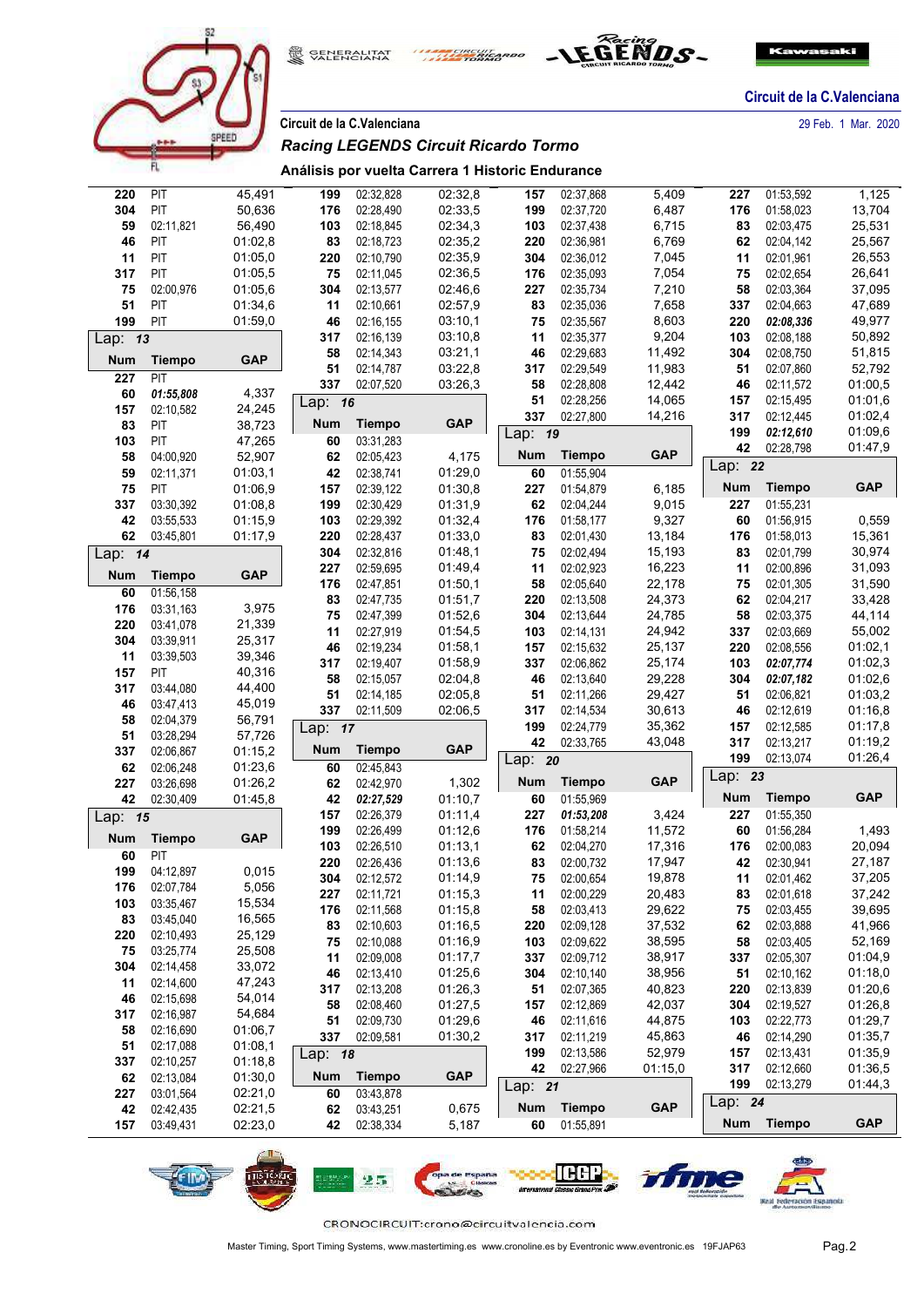



# **Circuit de la C.Valenciana** 29 Feb. 1 Mar. 2020 *Racing LEGENDS Circuit Ricardo Tormo* **Análisis por vuelta Carrera 1 Historic Endurance**

**ANAL CIRCUIT** 

SENERALITAT

| 227 | 01:57.839 |         |
|-----|-----------|---------|
| 60  | 01:57.800 | 1,454   |
| 176 | 02:00,175 | 22.430  |
| 11  | 01:59.779 | 39,145  |
| 83  | 02:02.296 | 41.699  |
| 75  | 02:01.904 | 43.760  |
| 62  | 02:03.542 | 47.669  |
| 58  | 02:03.835 | 58,165  |
| 42  | 02:29.453 | 58,801  |
| 337 | 02:05.940 | 01:13.0 |
| 103 | 02:11.496 | 01:43.3 |
| 304 | 02:14.721 | 01:43.7 |
| 51  | 02:23.914 | 01:44.1 |
| 220 | 02:22.654 | 01:45.4 |
| 317 | 02:12,841 | 01:51.5 |
| 46  | 02:21.972 | 01:59.8 |
| 199 | 02:14.173 | 02:00.6 |
| 157 | 02:30.011 | 02:08.1 |